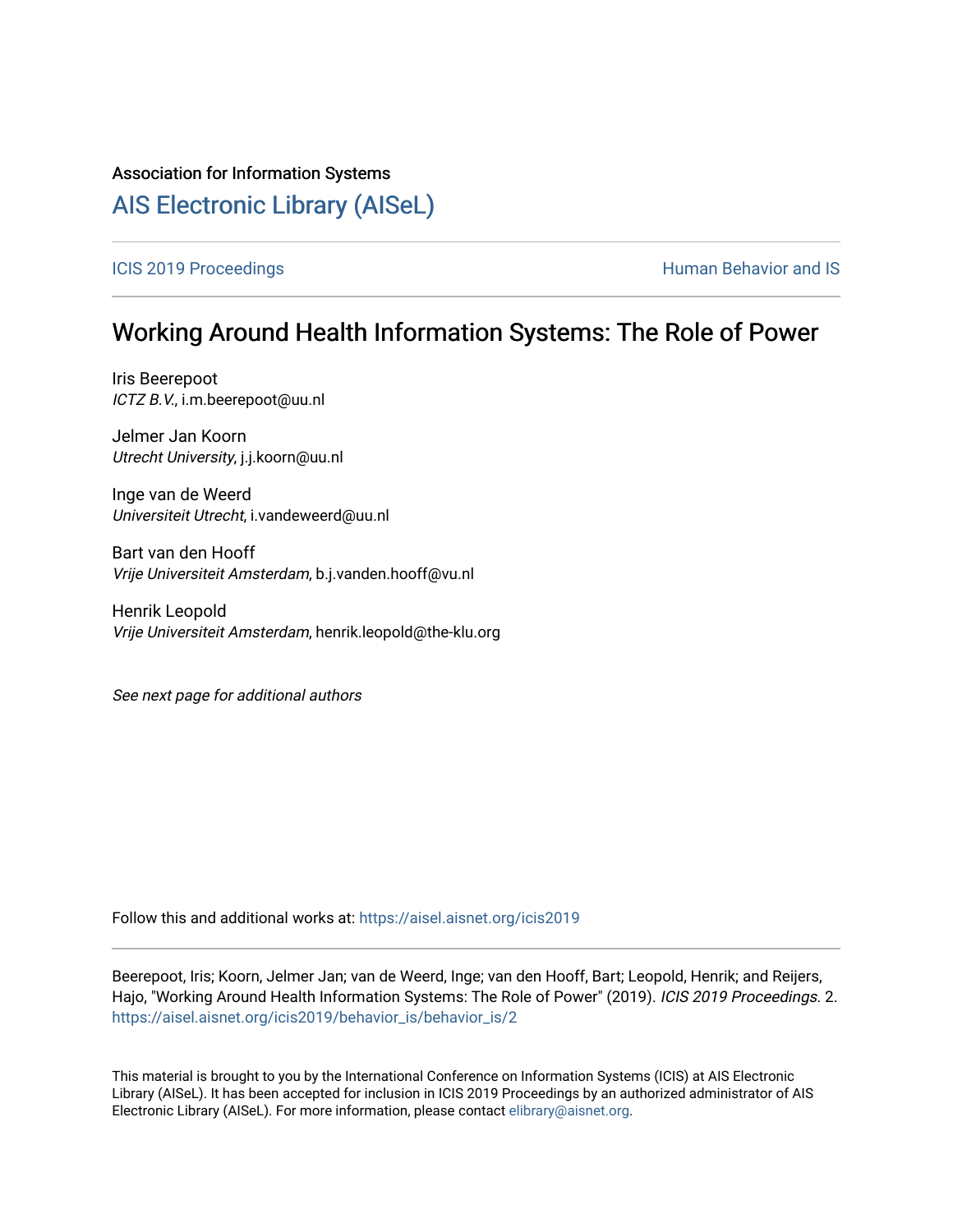### Presenter Information

Iris Beerepoot, Jelmer Jan Koorn, Inge van de Weerd, Bart van den Hooff, Henrik Leopold, and Hajo Reijers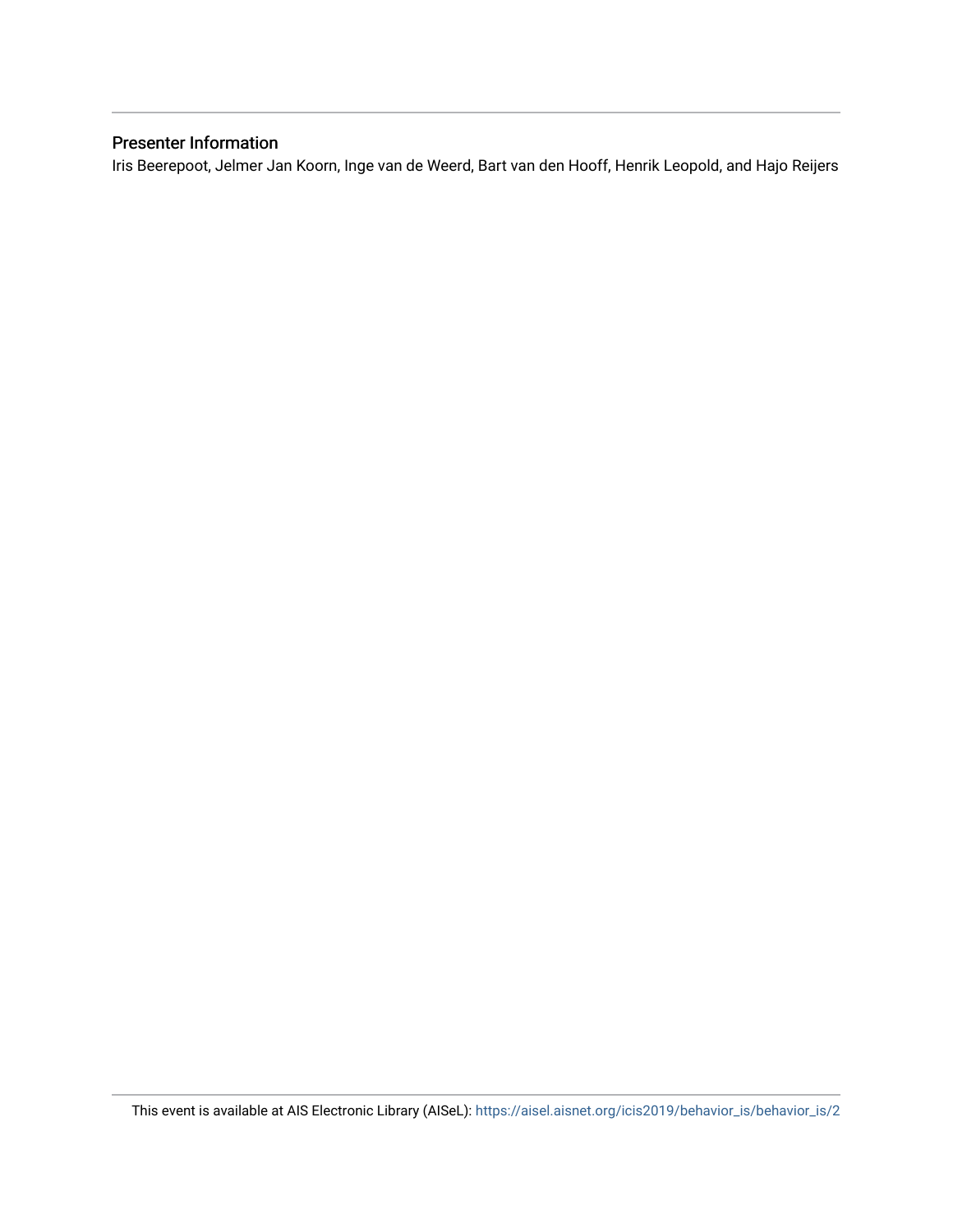# **Working Around Health Information Systems: The Role of Power**

*Completed Research Paper*

### **Iris Beerepoot**

Utrecht University 3584 CS Utrecht, The Netherlands i.m.beerepoot@uu.nl

### **Inge van de Weerd**

Utrecht University 3584 CS Utrecht, The Netherlands i.vandeweerd@uu.nl

### **Jelmer Koorn**

Utrecht University 3584 CS Utrecht, The Netherlands j.j.koorn@uu.nl

### **Bart van den Hooff**

Vrije Universiteit Amsterdam 1081 HV Amsterdam, The Netherlands b.j.vanden.hooff@vu.nl

### **Henrik Leopold**

Kühne Logistics University 20457 Hamburg, Germany henrik.leopold@the-klu.org

### **Hajo A. Reijers**

Utrecht University 3584 CS Utrecht, The Netherlands h.a.reijers@uu.nl

### **Abstract**

*In this paper we analyze the role of power relations in the emergence of workarounds in Health Information Systems (HISs). Using an explorative multi-case study of five healthcare organizations in the Netherlands, we identify 51 workarounds as well as the underlying power relations that underlie them. We distinguish two main types of power that are important for the emergence of workarounds: (1) hierarchical differences between actors and (2) system restrictions. Our study unpacks the link between power and HISs, illustrating how actors respond to hierarchical differences and system restrictions to exert their 'power to work around'.*

**Keywords:** Health Information Systems, workarounds, power, physicians, nurses

### **Introduction**

Considering the importance of Health Information Systems (HISs) for the quality and efficiency of patient care (Haux 2006; Haux et al. 2004), the widespread failure of HIS implementations (Berg 2001; Heeks 2006) is striking. Determining what distinguishes successful HIS implementations from failed ones is challenging (Heeks 2006), but in general, "a well-functioning system exemplifies a match between the functionalities of the system and the needs and working patterns of the organization" (Berg 2001, p. 144). A mismatch between the two may result in *workarounds*, described as "intentionally using computing in ways for which it was not designed or avoiding its use and relying on an alternative means of accomplishing work" (Gasser 1986, p. 216). The potential consequences of such workarounds are severe. They include a loss of control over business processes (Sadiq et al. 2007), reduced productivity (Bagayogo et al. 2013), and even financial penalties imposed by authorities (Lu et al. 2007). Therefore, organizations typically aim to detect and prevent workarounds. However, technical solutions for preventing workarounds are often limited. While it may be possible to prevent obviously undesirable behavior (e.g., a nurse prescribing medication for a patient), it is far more difficult to prevent more subtle actions (e.g., a nurse prescribing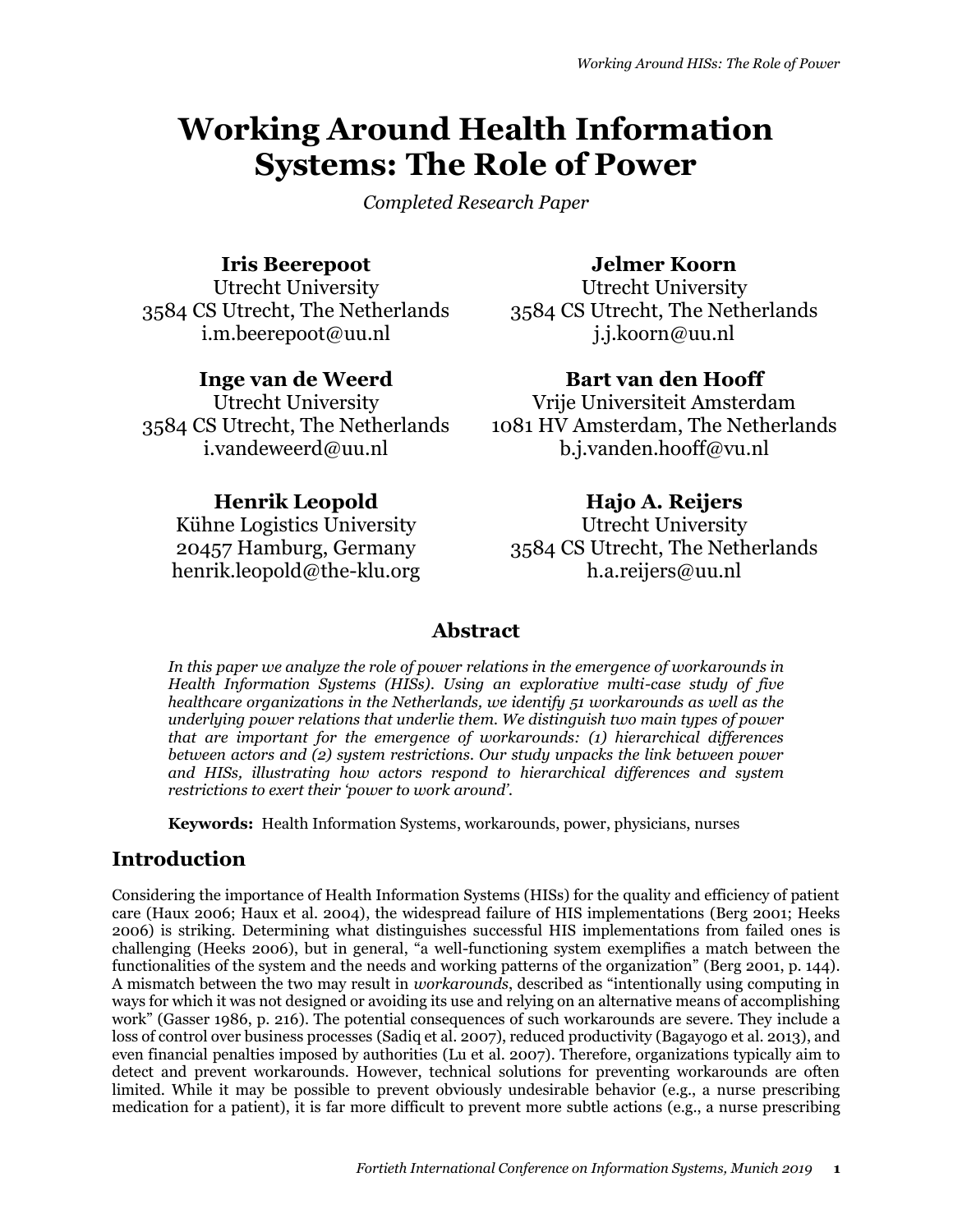medication using somebody else's account). What is more, simply preventing a workaround by means of technical barriers ignores the reason why it occurs in the first place. Workarounds may in fact have positive consequences and in some cases, organizations may choose to adopt these (Beerepoot, Ouali, et al. 2019).

In this paper, we aim to develop an understanding of why HIS workarounds occur. Our theoretical starting point is that circumventing an information system (IS) and using it differently than intended can be considered as a manifestation of power. For IS users it is a way of responding to strict controls and aligning the rules enforced by management with the needs of users (Malaurent and Avison 2016). Against this background, we study the manifestation of power by HIS users and the other power dynamics involved in the enactment of HIS workarounds by raising the question: *What is the role of power in the emergence of workarounds in HISs?* We build on five case studies in Dutch hospitals, recording data through a combination of ethnographic observations, semi-structured interviews, and unstructured interviews, to uncover the power dynamics underlying workarounds in healthcare settings. Our contribution is threefold. First, we unpack the interplay between IS and power, as called for by Koch, Leidner and Gonzalez (2013), Marabelli and Galliers (2017), as well as Simeonova et al. (2018), amongst others. Second, we illustrate how workarounds emerge from episodic power. Specifically, we identified two types of episodic power; *hierarchical power* of different actors over one another and *restrictive power* of a system over the actors. Third, we show how actors use a form of systemic power to *work around the system* in order to reconcile problems that arise from hierarchical and restrictive power. Our findings may help healthcare organizations in managing workarounds that have negative consequences and help HIS suppliers in finding the right balance between restricting users on the one hand and giving them flexibility on the other.

The paper is structured as follows. In the next section, we review the literature on HISs, workarounds, and power dynamics. Then, we discuss the methodology used in the study, after which we present our results. Next, we position our findings within the wider literature of power and workarounds, and finish with a number of concluding remarks.

# **Theoretical Background**

### *Health Information Systems and Workarounds*

Over the last decades, the use of ISs in hospitals evolved from supporting simple administrative tasks to a much broader range of tasks; such systems now also include advanced technology such as clinical decision support systems and electronic health records (or patient records) (Boonstra et al. 2018). Contemporary HISs are aimed at improving communication and coordination among medical professionals, enhancing the safety, quality, and patient-focused nature of care, while aiming to contain costs and increase efficiency (Azad and King 2008; Ellingsen and Monteiro 2003; Harrison et al. 2007). In practice, however, it is often found that realizing such benefits is very difficult. Because of the complex nature of healthcare work, designing HISs in such a way that work processes are well supported is a challenge (Safadi and Faraj 2010). When HISs do not support work processes sufficiently, HIS users become dissatisfied and start to resist the HIS in the form of workarounds (Azad and King 2008; Van den Hooff and Hafkamp 2017; Safadi and Faraj 2010). Alter (2014, p. 1044) defines a workaround as: "A goal-driven adaptation, improvisation, or other change to one or more aspects of an existing work system in order to overcome, bypass, or minimize the impact of obstacles, exceptions, anomalies, mishaps, established practices, management expectations, or structural constraints that are perceived as preventing that work system or its participants from achieving a desired level of efficiency, effectiveness, or other organizational or personal goals."

Workarounds have been studied in several industries, such as the transport industry (e.g. Ignatiadis and Nandhakumar 2009), the service industry (e.g. Ferneley and Sobreperez 2006), and the retail industry (e.g. van de Weerd et al. 2019). However, the far majority of workaround studies is set in healthcare. The studies set in healthcare show two important effects of workarounds. First, they enable professionals to continue their work in spite of inadequate IT functionality and in support of their perceived need to bypass obstacles. As Zhou, Ackerman and Zheng (2011, p. 3353) argue, "healthcare professionals are masters at workarounds and oftentimes clinicians view workarounds as the only way to accomplish their work". A second effect of HIS workarounds, however, is that hazards emerge: since workarounds imply deviation from the standard process, they threaten the potential for gains in efficiency of a HIS by reducing process variability and can even negatively affect the quality of care (Azad and King 2008; Halbesleben et al. 2010). Previous studies have discussed such effects, but there is still a limited theoretical understanding of the processes through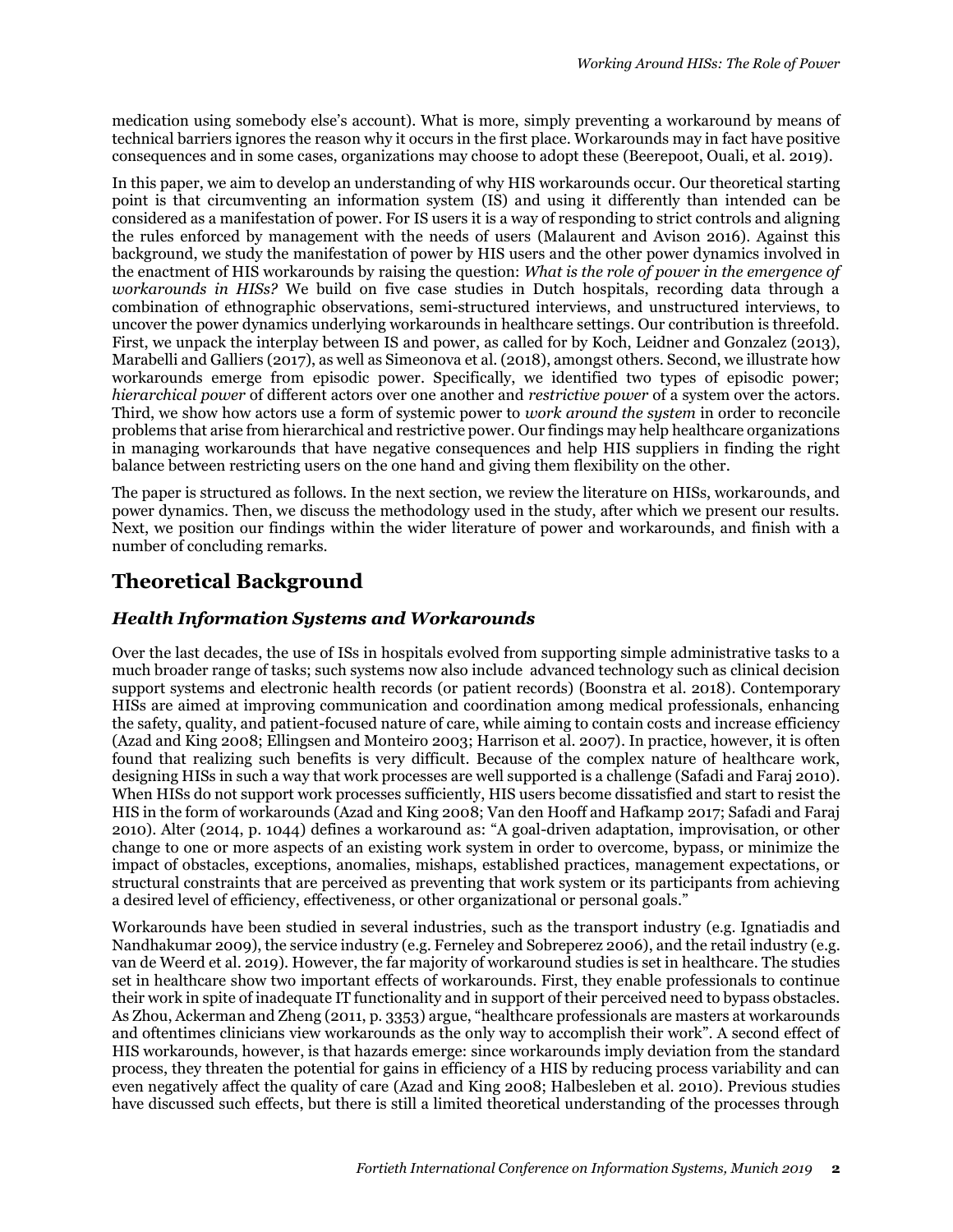which they emerge. Alter (2014, p. 1042) claims that workarounds are a well-known but understudied phenomenon, "[…] even in healthcare, where workarounds are widely recognized". Blijleven et al. (2017) observe that although studies have discussed different types of workarounds, their key features and several reasons for them, the specific rationales for the enactment of workarounds and their effect on healthcare professionals other than the one using the workaround, remains unknown.

When we consider workarounds in terms of coping with the conflict between the prescribed procedures encoded in IS and users' situated practices, there are clearly elements of power involved. Imposing prescribed procedures on users requires power; also, being able to work around these procedures requires power. The literature on power in relation to IS provides clues to the involvement of power dynamics in the use of workarounds (Alvarez 2008; Malaurent and Avison 2016; Silva and Fulk 2012; Simeonova et al. 2018). However, to the best of our knowledge, no research so far has attempted to provide a detailed account of the power dynamics that precede the emergence of workarounds. Therefore, in our search to provide more insight into these dynamics, we now turn to the literature on power in IS.

#### *Power and Workarounds*

Power is a multifaceted concept, which has been a "regular, if somewhat peripheral" part of the IS literature (Jasperson et al. 2002, p. 398). Research has addressed the use of power in *implementing* IS (Alvarez 2008; Azad and Faraj 2011; Silva and Fulk 2012), as well as the way power is manifested in relation to the *use* of ISs, for instance in terms of behavior monitoring and organizational control (Leclercq-Vandelannoitte et al. 2014; Zuboff 1988). More in general, literature has discussed how ISs change or reinforce existing power structures in the organization (Dennis et al. 1997; Doolin 2004; Hitt and Brynjolfsson 1997).

In the literature, power has been defined in various ways. Historically, power is often described as something that distinguishes the powerful from the powerless (Dahl 1957; Emerson 1962; Jasperson et al. 2002). Other scholars argue that this resource-based view on power does not do justice to its complexity (Dhillon 2004; Hardy 1996). Hardy (1996) and Dhillon (2004) discuss three different views on power: (1) as something emerging from organizational decision-making processes (e.g. Bachrachand and Baratz 1962), (2) as something residing in symbols, rituals, and language that are used to legitimize change (e.g. Clegg 1989), and (3) as something embedded in the organizational system itself (e.g. Foucault 1982) in the form of "values, traditions, cultures, and structures of an organization" (Dhillon, 2004, p. 636).

In this paper, we take a broad perspective on power and look for any manifestation of power, whether it is power as a resource or power residing in any other form. We adopt the proposal of Simeonova et al. (2018), who analyzed the concept of power in the context of IS mediated organizational activities. Building on Clegg's (1989) "Circuits of Power" framework, they distinguish between episodic and systemic power. *Episodic* power is framed in terms of power *over* (also: *ostensive* power), which is the dominant perspective on power (as illustrated by the definitions above). This type of power is focused on themes such as domination and control. A frequently studied example for episodic power in a healthcare setting is the relationship between nurses and physicians. As Currie et al. (2012, p. 940) note: "…extensive research shows how prevailing institutional arrangements tend to strongly favor the autonomy and power of medical specialists over other groups". Workarounds may emerge then when "those subject to power and control (…) resist by means of challenging or diverting the systems and rules imposed on them" (Doolin 2004, p. 346). *Systemic* power, on the other hand, is conceptualized as the power *to* (or *performative* power) and related to human agency (Clegg et al. 2006). Studies using a practice lens (Orlikowski 2000) focus on how human agency plays a role in shaping technology use. They provide multiple accounts of how IT use is enacted in ways that deviate from the intentions of designers and implementers. Systemic power, therefore, relates to users who enact ways of using technology that serve their purpose and interest (Azad and King 2008; Boudreau and Robey 2005; da Cunha 2013; Leonardi 2009; Mazmanian 2013; Orlikowski et al. 1995). As noted above, to be able to challenge or divert systems, users are required to have the power to deviate from the prescribed procedures embedded in the IS.

Based on the literature reviewed here, we will focus our analysis on how episodic and systemic power play a role in the emergence of workarounds in the use of HISs. We will focus on both (i) the (hierarchical) relations between actors, which may lead certain actors to instigate workarounds in their use of the HIS, and (ii) on the power relations between the HIS and users, i.e. the power of the IS to enforce certain practices on these users. Furthermore, we will pay particular attention to the power of HIS users to *work*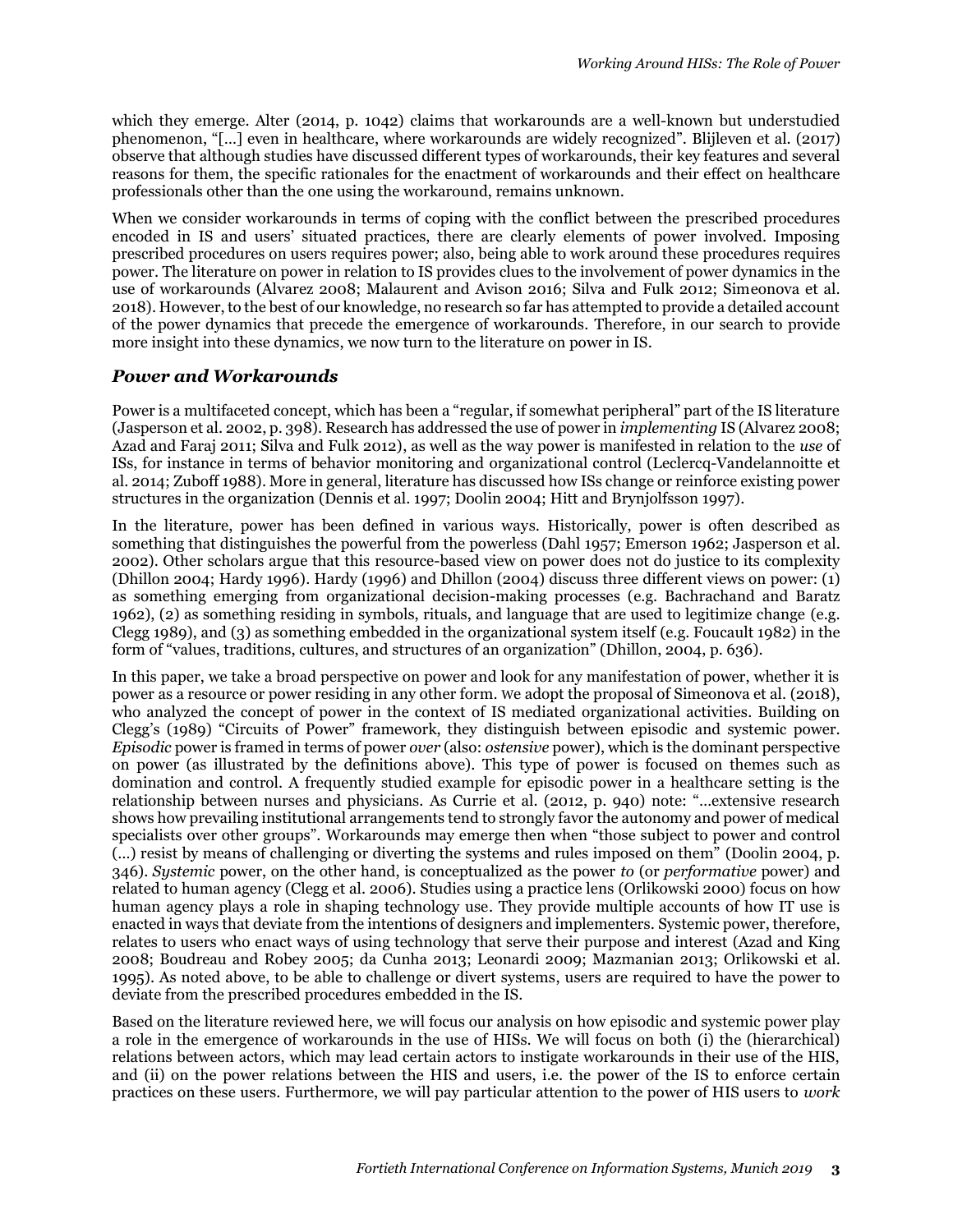*around* enforced practices. In the next section we elaborate on the methods used in our empirical exploration of these power relations.

# **Methods**

We conducted an explorative multiple case study (Yin 2017) to investigate the power relations that are involved in the emergence of workarounds in HISs. A multiple case study allows for a cross-case analysis, as well as building and extending theory (Benbasat et al. 1987). By comparing our results among different healthcare organizations we increase the external validity of our insights (Yin 2017).

### *Setting*

Healthcare institutions are an interesting research setting for several reasons. First, in terms of power, they are complex organizations with multiple lines of authority (Perrow 1965; Robinson 1997). Second, the misfit between computer-based and existing work processes is especially evident in healthcare (Safadi and Faraj 2010). Working around the prescribed procedures is seen as the norm, rather than the exception (Koppel et al. 2015). We conducted our multiple case study within five healthcare institutions in the Netherlands. All healthcare institutions use the same HIS, which is used to manage patient logistics, administration, patient records, among other information. Table 1 provides an overview of the five organizations and the number of identified workarounds per organization. The number of beds is used as it is the standard way of describing the size of Dutch hospitals, as staff numbers continuously change.

| Case          | <b>Organization type</b> | <b>Department</b>       | Hospital size (#beds) |
|---------------|--------------------------|-------------------------|-----------------------|
| A             | General hospital         | Orthopedics and surgery | 313                   |
| B             | District hospital        | Urology and cardiology  | 435                   |
| $\mathcal{C}$ | District hospital        | Urology and pulmonary   | 474                   |
| D             | Specialized center       | Rehabilitation          | 112                   |
| E             | Specialized center       | Rehabilitation          | 61                    |

#### **Table 1. Overview of case organizations**

The five healthcare settings were chosen on the basis of their broad range of organizational contexts. Settings B and C are large institutions with rich resources, while D and E represent smaller organizations with less resources and a flatter hierarchical culture. Setting A sits in between. By studying healthcare organizations of different contexts, we aimed at giving an insight into the emergence of workarounds in different types of healthcare organizations.

### *Data Collection*

For our data collection, we used a practice lens (Feldman & Orlikowski, 2011) to study the daily activities of healthcare professionals. We used multiple sources of data in order to enhance the reliability of the analysis (Eisenhardt 1989). The main sources of data for this research are (1) ethnographic observations of healthcare professionals, (2) unstructured interviews with the observed professionals, and (3) semistructured interviews with team leads, IT managers, and HIS experts. From April 2017 to August 2018, we conducted a total of 22 semi-structured interviews and carried out 16 observations which were accompanied by unstructured interviews. In addition, we organized a workshop with different HIS experts to reflect on our results. To all participants in the study it was communicated that they would be participating in a study on the use (in the case of the healthcare professionals: their use) of HISs in hospitals.

As can be seen in the overview of the different employees we observed and interviewed in Table 2, the study participants performed different roles in their respective organizations. In addition to hospital employees, we also interviewed HIS experts that are employed by the organization that implemented the HISs. These experts hold extensive knowledge of both the HIS and care processes; they often also have a background as healthcare professionals.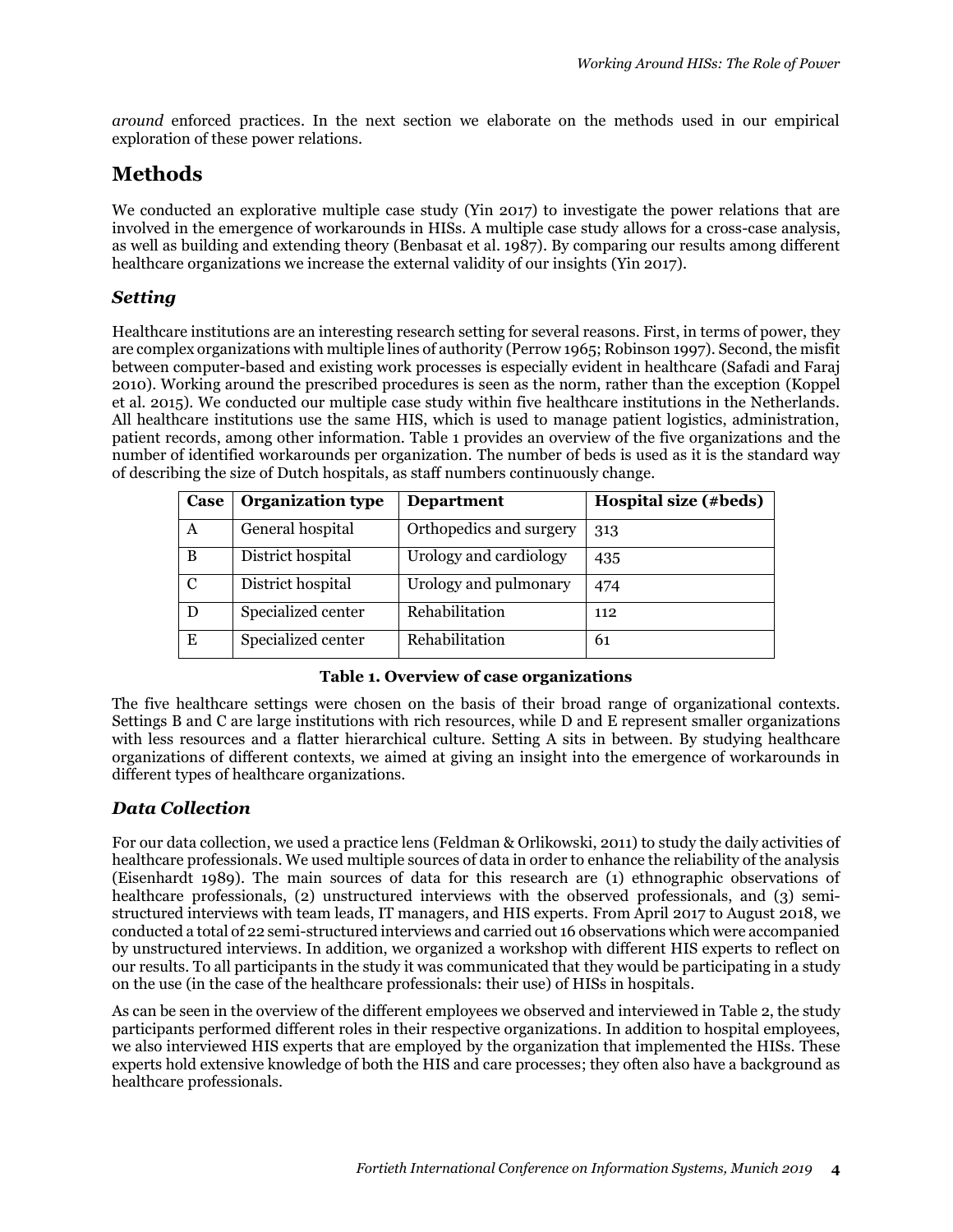| <b>Type</b>                                              | Amount            | <b>Informants</b>                                                                                                                                  |
|----------------------------------------------------------|-------------------|----------------------------------------------------------------------------------------------------------------------------------------------------|
| <b>Observations</b><br>and<br>unstructured<br>interviews | 16<br>(106 hours) | Healthcare professionals: physicians, nurses, office secretaries,<br>clinical secretary, physician assistant, pharmacist, team lead,<br>therapists |
| Semi-structured<br>interviews                            | 22<br>(24 hours)  | Team leads, information architect, HIS experts, IT managers<br>and coordinators, care administration employee                                      |
| Workshop                                                 |                   | HIS experts                                                                                                                                        |

#### **Table 2. Overview of data collection techniques and informants**

The interviews were tape-recorded and transcribed and during the observations we took notes. We explained to each of the participants that we were studying their use of the HIS and that we were interested in hearing and seeing what obstacles they come across using the HIS. Each time we observed a possibly deviating practice, this practice was discussed with the team leads and HIS experts to determine whether it was indeed a workaround. In this discussion, we used Alter's definition (2014) of workarounds as a reference. We then dived deeper into the workaround and aimed at finding out: What does the workaround entail? What is the prescribed process and what is the workaround? Who are involved? What is the user's motivation to use the workaround? What is the obstacle they perceive?

We organized the interview transcripts and notes in workaround snapshots (Beerepoot and van de Weerd 2018). The idea of workaround snapshots is to capture a description of the workaround, along with the motivation, the resulting effects, and possible follow-up actions. We determined all of these with the help of the different informants and evaluated them systematically during the semi-structured interviews. Therefore, the workaround snapshots are the outcome of a structured process of discussing the observed workarounds with all those involved. As such, they provide the required input for the data analysis phase. In Figure 1, we provide a screenshot of one of our workaround snapshots. More elaborate examples of components of the workarounds can be found in the original paper (Beerepoot and van de Weerd 2018).



### *Data Analysis*

We coded our workaround snapshots and their related transcripts in Atlas.ti. First, all members of the research team separately coded five snapshots, one from each case organization, and compared their codes. Based on this exploratory coding round, we developed a coding scheme together. Second, the first and second author (the coders) both coded three workaround snapshots separately and then synchronized their coding. During this coding step, we developed sub codes and compared them. Next, we coded another two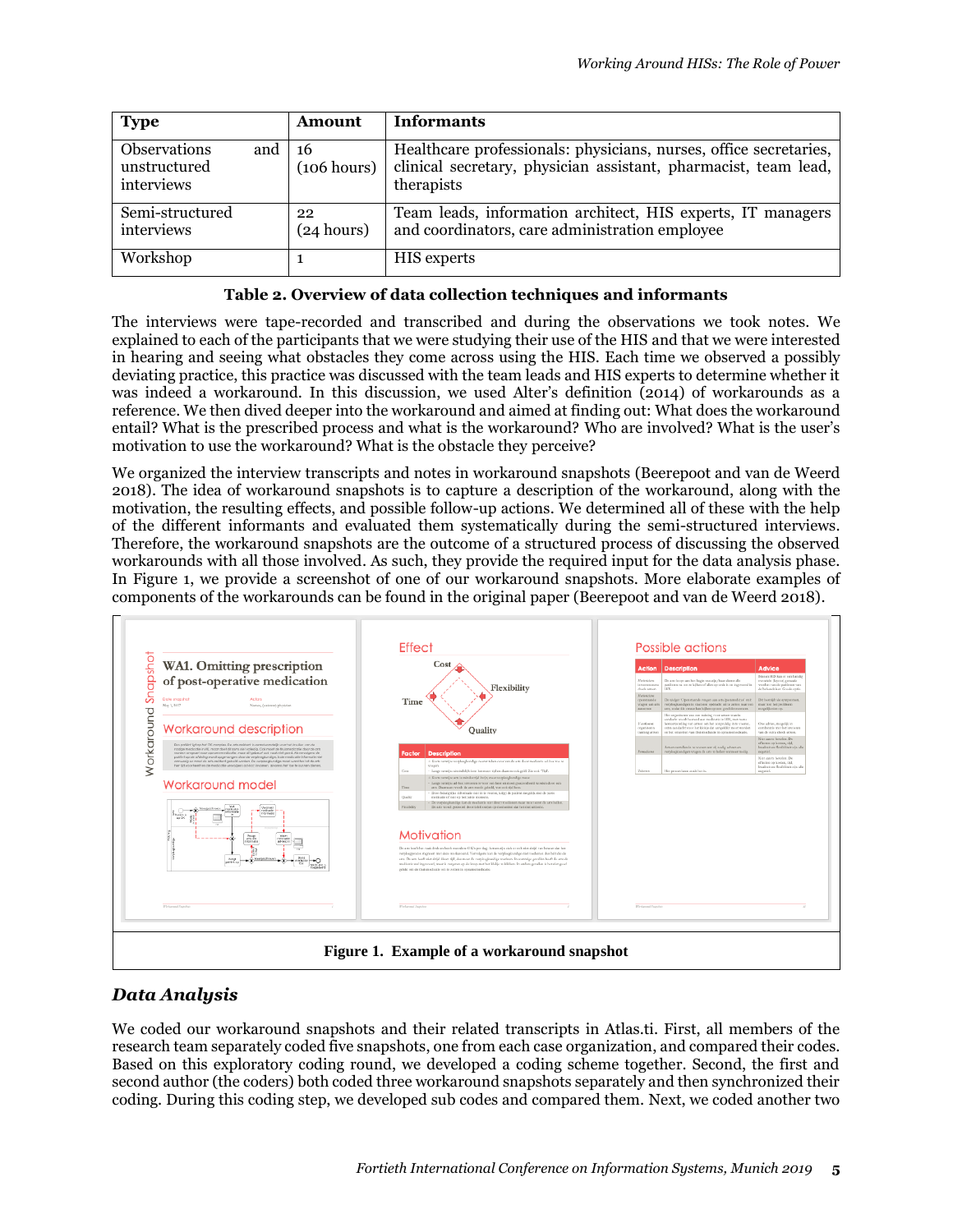identical snapshots separately and compared them, which resulted in a mutually satisfactory basis to code the remaining ones. In the fourth step, the coders were randomly assigned half of the snapshots to code. In the final step, each coder checked those of the other. In case of conflict, we discussed the codes until both coders were content. This iterative process ensured that at the end, all snapshots were coded using the same standards and checked by at least one other coder to ensure reliability. Table 3 provides two example codes with illustrative quotes.

| Code       | <b>Description</b>                                                           | <b>Example</b>                                                                                                                                                                                                                   |
|------------|------------------------------------------------------------------------------|----------------------------------------------------------------------------------------------------------------------------------------------------------------------------------------------------------------------------------|
| Motivation | Motivation for the<br>workaround, e.g. time, costs,<br>and system limitation | System limitation: "Yes there is a shortcut, but not for<br>medication with a varying schedule. [name supplier] had<br>developed that, but they didn't want to provide it when we<br>went live." (Information architect, case A) |
| Power      | Statements that indicate who<br>holds power over whom                        | <i>Physician over Nurse:</i> "This is a bit of a physician's thing,<br>because if they say "I won't do it" they just don't do it.<br>(Nurse team lead, case A)                                                                   |

#### **Table 3. Example codes**

For each workaround snapshot, we coded one or more power relations. For example, when it was mentioned in the snapshot that the HIS restricted the user in some way (e.g. by enforcing authorizations that prohibit a nurse making changes) and the nurse responded by enacting a workaround (e.g. by entering text elsewhere), we would describe the power relation using the following sequence: System over Nurse; next, Nurse over System. We visualized this power relation sequence as shown in Figure 2, where the solid line denotes the first event and the dashed line the one that follows.



# **Findings**

In total, we discovered 51 workarounds through our interviews, observations, or both. For all workarounds, we analyzed the power relations between physicians, nurses, therapists, secretaries, and the HIS. We represented these in power relation sequences. After analyzing the sequences, we were able to distinguish two main categories. The first category relates to workarounds that emerged from hierarchical differences between actors. One subcategory of this hierarchical difference concerns actors from different actor types, e.g. between a physician and a nurse. The other subcategory concerns actors of the same type, e.g. between nurses. Workarounds in the second main category emerged from HIS restrictions, which cause users to look for alternatives and initiate the emergence of workarounds. These restrictions can either be *deliberate restrictions* implemented in the HIS's design or *limitations in functionality*, as perceived by users.

Table 4 gives an overview of the range of workarounds we found. It shows typical examples from each type, along with the actors involved: i.e. the *possessor* and *respondent* of power. The possessor is the person who exerts power over a subject, whom we refer to as the respondent. Below, we go into more detail about each of the categories and corresponding workaround sequences.

| Workarounds emerging from hierarchical differences |           |                                  |                                                                                                                                                        |
|----------------------------------------------------|-----------|----------------------------------|--------------------------------------------------------------------------------------------------------------------------------------------------------|
| Actor having                                       |           | Possessor   Respondent   Example |                                                                                                                                                        |
| power over<br>other actor<br>types                 | Physician | <b>Nurse</b>                     | Physicians omit registering prescriptions in the HIS, forcing<br>nurses to a one-time prescription which still needs to be<br>approved by a physician. |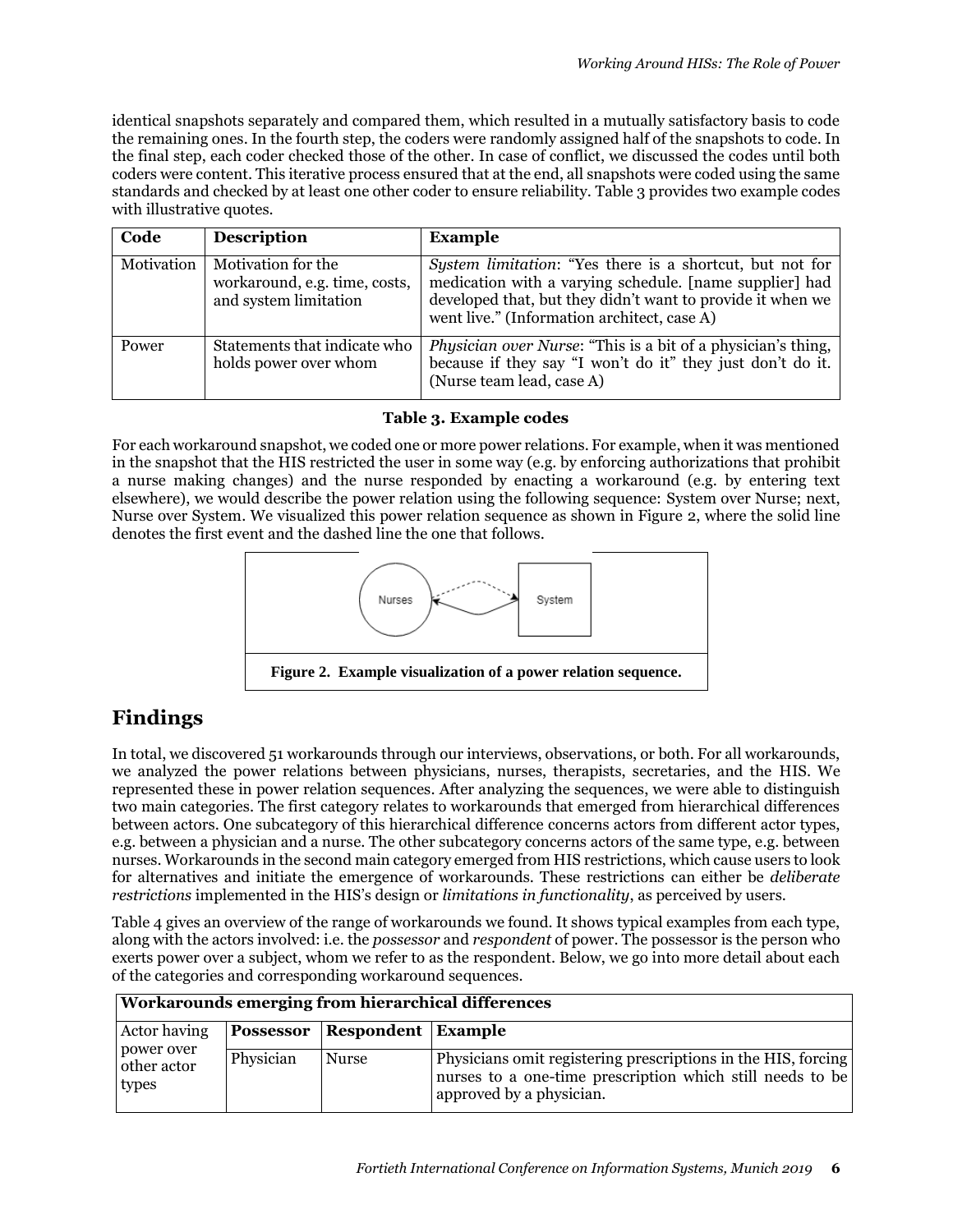|                                             | Physician        | Therapist                                         | Physicians do not search the HIS for a patient's test results,<br>obliging therapists to copy-paste the results to a place in the<br>HIS more accessible to physicians.                                                                                 |
|---------------------------------------------|------------------|---------------------------------------------------|---------------------------------------------------------------------------------------------------------------------------------------------------------------------------------------------------------------------------------------------------------|
|                                             | Physician        | Secretary                                         | Physicians do not request follow-up actions for patients<br>through the HIS, requiring secretaries to look for the<br>necessary follow-up actions in the consultation summary.                                                                          |
| Actor having<br>power over<br>actors of the | Physician        | Physician                                         | Physicians do not enter a formal request for a fellow<br>physician's council on a patient, requiring the consulting<br>physician to enter the formal order themselves.                                                                                  |
| same type                                   | Nurse            | <b>Nurse</b>                                      | Day nurses do not draft daily schedules for patients, so that<br>night nurses are tasked with drafting them.                                                                                                                                            |
|                                             |                  | <b>Workarounds emerging from HIS restrictions</b> |                                                                                                                                                                                                                                                         |
| Actor                                       | <b>Possessor</b> | Respondent                                        | <b>Example</b>                                                                                                                                                                                                                                          |
| overcoming<br><b>HIS</b><br>restriction     | <b>HIS</b>       | Physician                                         | The<br>restricts<br>junior<br>physicians<br>from<br>HIS<br>using<br>functionalities through its authorizations, resulting in them<br>signing in using a senior physician's user account.                                                                |
|                                             | <b>HIS</b>       | <b>Nurse</b>                                      | The HIS restricts nurses by not allowing them to sign off the<br>registration of medication for a patient without the consent<br>of a second nurse, such that nurses memorize each other's<br>passwords and enter them when the HIS asks for consent.   |
|                                             | <b>HIS</b>       | Therapist                                         | The HIS restricts therapists by not providing them with all<br>required fields for entering certain test results, resulting in<br>therapists using text fields meant for other purposes.                                                                |
|                                             | <b>HIS</b>       | Secretary                                         | The HIS restricts secretaries by enforcing rules on text fields,<br>forcing secretaries to delete certain information from their<br>text fields to make sure that the form accepts their input.                                                         |
| Actor<br>overcoming<br>perceived HIS        | Physician        | <b>HIS</b>                                        | Physicians find the digital procedure related to medical<br>imaging too cumbersome, causing them to print the image<br>and show the print-out to the patient.                                                                                           |
| limitation                                  | <b>Nurse</b>     | <b>HIS</b>                                        | Nurses ignore the portable computers for recording patient<br>checks, favoring the use of notebooks or paper to write it<br>down and then registering them on a desktop computer.                                                                       |
|                                             | Therapist        | <b>HIS</b>                                        | Therapists enter the patient's first name in a free text field<br>on the cover sheet of the patient's medical record in the HIS,<br>because they prefer to talk to patients on a first-name basis<br>even though this is not the organization's policy. |
|                                             | Secretary        | <b>HIS</b>                                        | Secretaries add symbols to text fields to denote extra<br>information about a patient's consultation, because they<br>rather see the information listed in the overview than having<br>to click through the menus.                                      |

#### **Table 4. Overview of the different types of workarounds including an example.**

### *Workarounds Emerging from Hierarchical Differences*

Of all the workarounds, 14 emerged directly or indirectly from one actor possessing more hierarchical power than another. These workarounds can be distinguished from the workarounds in the other groups by their sequence start. This can be an actor having power over an actor of another actor type or of the same type that the actor belongs to. For example, a number of sequences is initiated by a physician having power over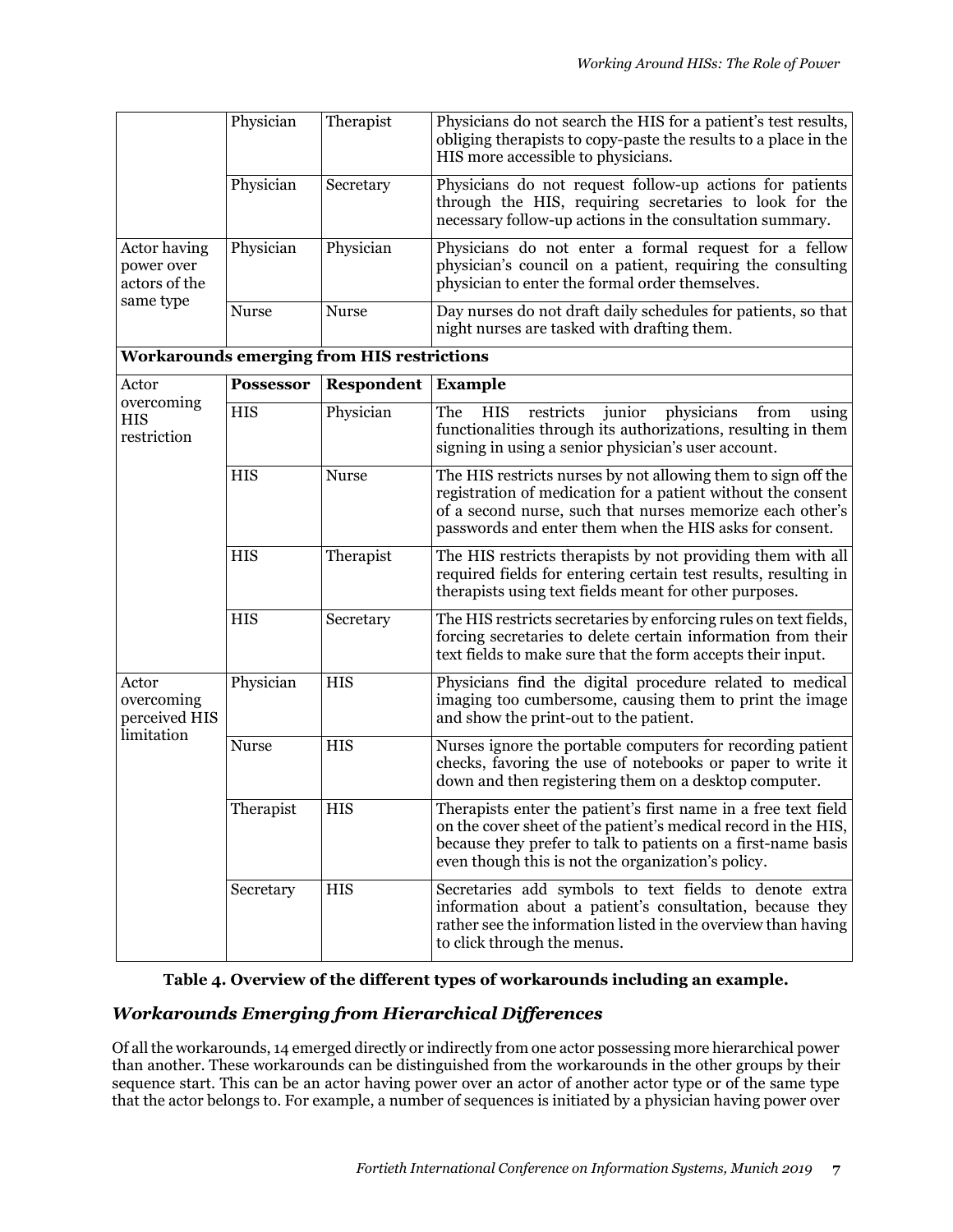a nurse. By contrast, some sequences include instances of workarounds where actors have power over other actors of the same type, e.g. physicians over other physicians or nurses over other nurses. Figure 3 presents a visualization of the power dynamics involved in workarounds that we have seen emerging from hierarchical power differences. Solid lines indicate the first event in the sequence. Dotted lines indicate subsequent events caused by this event. The numbers along the lines indicate the number of instances we observed of that particular power relation.



#### **Power Between Different Actor Types**

An example of a workaround that emerges from hierarchical differences between different actor types was observed in case organization A. This workaround occurs when a patient is treated in the operating room. Physicians are responsible for entering the necessary medication information for patients into the HIS, but they do not always do so because they are often busy, perform multiple operations per day, and are not aware how their action (or rather their lack of action) impacts the care process downstream. When the patient is transferred to the nursing ward next, the medication information is not present in the HIS. Nurses will typically try to call the physicians to recover this information and find out which medication is to be given to the patient. However, the physicians are often unavailable, since they may be involved in another operation. Therefore, nurses enter and administer the information into the HIS using ad-hoc functionality, which means they administer and register medication that is not approved in advance by a physician. Afterwards, a physician should approve all ad hoc prescriptions and add the complete medication information in the HIS. If this is not done in time, the nurses have to call, administer and register a new ad hoc prescription for the next round of medication. As one of the nurses explains: *"it takes the entire day to get it all in there, before someone can get their medicine. Either you keep administering it ad-hoc… because ad-hoc is only for once. While if the physician would just verify it, it would be in there automatically and he would not need to be called all the time." (nurse, case A)*

The team lead adds: *"The physician is responsible for that whole area around medication, but they don't do it. Causing the nurses to constantly be confronted with questions about pills, things that are incorrect, the need to make calls, having to go after it. And then the physician says: 'I just got my hands covered in blood, so it's going to take half an hour'." (Team lead, case A)*

In this example, different power dynamics are at play. Because the physicians fail to enter the medication information into the HIS, the nurses are affected. Nurses cannot administer medication that is not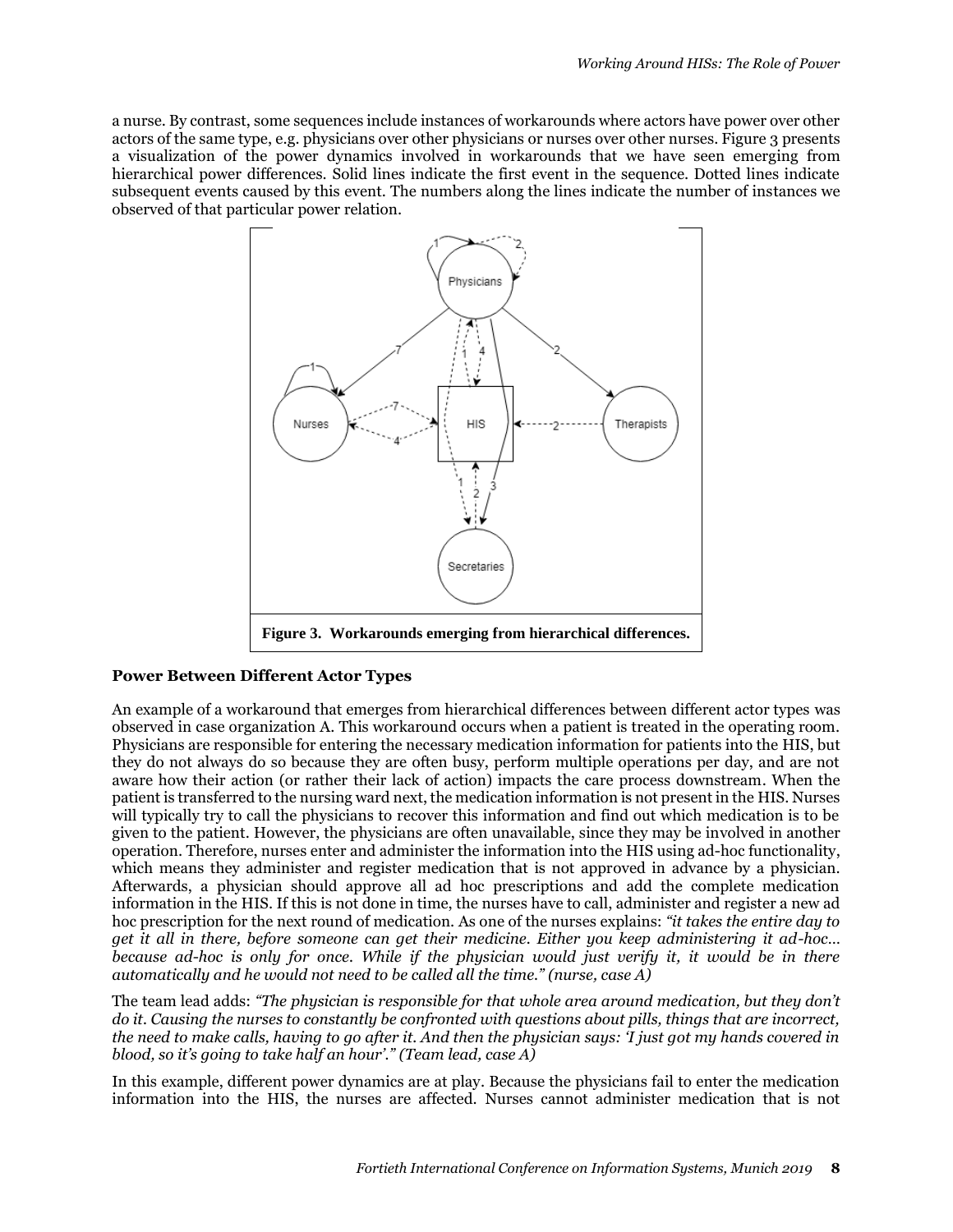registered in the HIS and enact a workaround by calling the physician and entering the information into the HIS themselves as an ad hoc prescription. Thereby, they deviate from the prescribed procedure where physicians are expected to prescribe a patient's medication.

#### **Power Between Actors of the Same Type**

The second subcategory of workarounds emerging from hierarchical differences relates to power differences between actors of the same type. An example of a workaround in this subcategory was observed in case organization B. Here, physicians of different specialties ask their colleagues for medical advice on a patient. Following the standard process, the patient's main physician should formally request the consultation through the HIS. In this way, the request appears on the job list of the specialty that is consulted for advice. A physician of this specialty can then accept the request and carry out the consultation. However, some physicians that are asked for advice enter the request for consultation in the HIS themselves. As one of the urologists explains: *"I can create it myself. Of course, it's best if people create an order and call us as well. That is the agreement: you ask someone else for advice, so you say: 'I will call you and the request is in there'." … "But ok, sometimes it's busy and you do that for one another." (Urologist, case B)*

The urologist points out that the normal procedure prescribes that the applicant formally requests the consult through the HIS, but that there are instances where he does not follow the procedure and creates the formal request himself. The IT manager of this particular health institution explains that a hierarchy exists even among physicians themselves. Those lower in the hierarchy sometimes accept the deviations from procedure by those higher in the hierarchy: *"We always say: 'the urologist and the pulmonary physician, those are the boy scouts.'" … "what they should do is shake the lapels of the surgeon: 'I want you to create the request'. The surgeon is way ahead already. You need to confront each other more." (IT manager, case B)*

This quote illustrates that even between actors of the same type, physicians, there are differences in hierarchy. Those lower in the hierarchy (the urologist and pulmonary physician) do not seem to possess the power to confront the other actors (in this case the surgeon) and force them to follow the procedure.

In our interviews and observations, we have noted multiple examples of nurses, therapists, and secretaries bypassing the HIS and prescribed work practices because physicians are unwilling or unable to perform certain tasks. The hierarchical power that some actors have or lack over other actors sets into motion complex sequences of events that end with users of the HIS enacting workarounds. Hence, forms of hierarchical power may result in another form of power. We term this as the 'power to work around': a reaction of actors at the respondent side of hierarchical power. Not only do actors respond to *hierarchical differences* by enacting workarounds, we see the same response to *HIS restrictions*. This is what we discuss in the next section.

#### *Workarounds Emerging from Restrictions*

Many workarounds emerge from the power of the HIS to restrict users in some way. Some restrictions arise from the way the HIS is designed by the suppliers; others are determined by the configuration the organization's IT department has chosen out of the possible configurations provided by the HIS supplier. In both cases, the HIS supplier plays a large part in determining the restrictions in place. The workarounds in this main category can be distinguished from the workarounds in the other main category in that actors respond to some type of restriction by enacting a workaround, rather than by a difference in direct hierarchical power.

The first subcategory of workarounds emerging from restrictions is related to users of the HIS overcoming restrictions as designed during implementation. Examples of this first subcategory can be found for all actor types. The second subcategory relates to workarounds that emerge when actors try to overcome perceived HIS limitations, e.g. when they ask more functionality of the HIS than it was intended for. Again, we see examples of this subcategories for all actor types. The difference between the two subcategories is that for the first, we can see a clear HIS restriction in place. Therefore, the first event in the sequence is the HIS having power over an actor by restricting them, after which the actor exerts its power to work around the HIS. The sequences of the second subcategory exist of only one event: an actor exerting its power over the HIS by enacting a workaround. There is no clear, deliberate HIS restriction, but there is a perceived HIS limitation according to the actor. In figure 4, we visualized the different ways in which the restricting power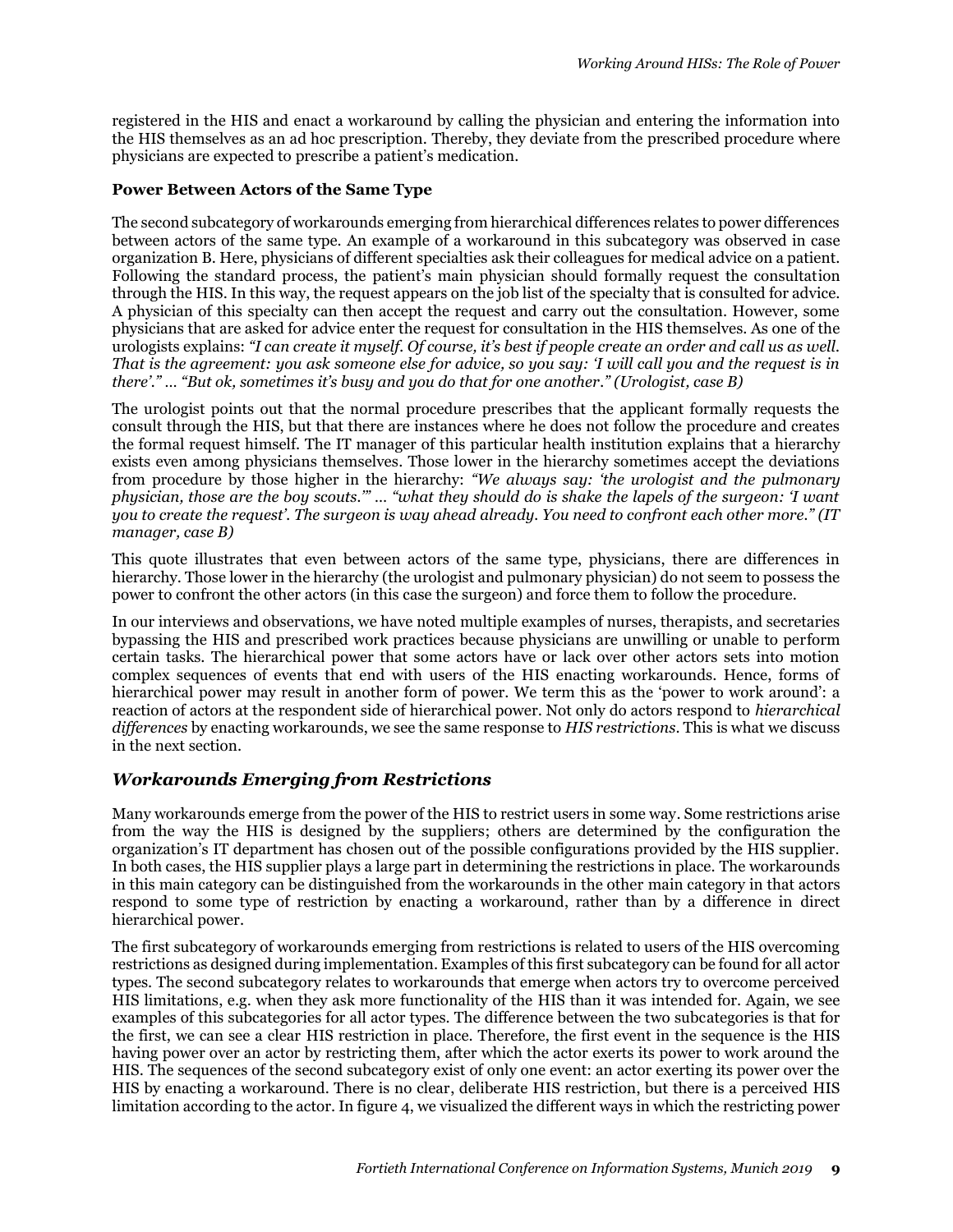of the HIS leads to workarounds. The figure shows that this restricting power of the HIS often causes a direct response of the actor trying to cope with the restriction, namely by enacting a workaround.



#### **Overcoming HIS Limitations**

An example of the restricting power of the HIS resulting in a workaround was observed in case organization A. During their shift, nurses frequently check the so-called *activity plan*. The activity plan is a list of care tasks the nurses need to complete for each of their patients. During their shift, nurses complete such tasks and may add new ones as well. The tasks need to be carried out at specific times. These times are filled in automatically according to a template in the HIS, as designed during implementation of the HIS. However, these times do not fit with the actual schedule of care. Therefore, the nurses ignore the times and type a new one in the text field. One of the nurses explains: *"[The patient checks] are scheduled for 4PM, but they are done at 11AM. We have tried changing it [in the HIS], but the standard template indicates 4PM." (Nurse, case A)*

The nurse is restricted by the HIS in the sense that there is no way to work with times other than the ones listed in the template. The information architect acknowledged that the hospital can indeed not change the configuration of this functionality: *"You cannot configure the activity plan in such a way: during the day shift…, during the evening shift… You need to attach a time indication to it." (Information architect, case A)*

The HIS restricts the nurse, who in turn comes up with a workaround to deal with the restriction, namely by adding the actual time of the task she carried out in the free text field. The supplier of the HIS deliberately works with templates for purposes of standardization and does not provide the possibility of changing the times.

Another example of a workaround that emerged from the HIS restricting users was observed in case organization E. Here, a therapist has performed a gait image analysis on a patient and stores it in a blank letter. The letter functionality is normally used by healthcare professionals to send a letter to, for example, the patient's general practitioner. Some therapists use these letters to visualize gait image analyses, since this gives them more freedom to add all kinds of custom visualizations that are not possible in the standard layout for these types of analyses. An example of such a customized visualization is an overview where measurements of the left knee are on the left side and measurements of the right knee are on the right side. One of the HIS experts agrees that this customized visualization in the standard layout is impossible: *"Creating a new layout, that is simply not possible in standard content. Then it would have to be a request*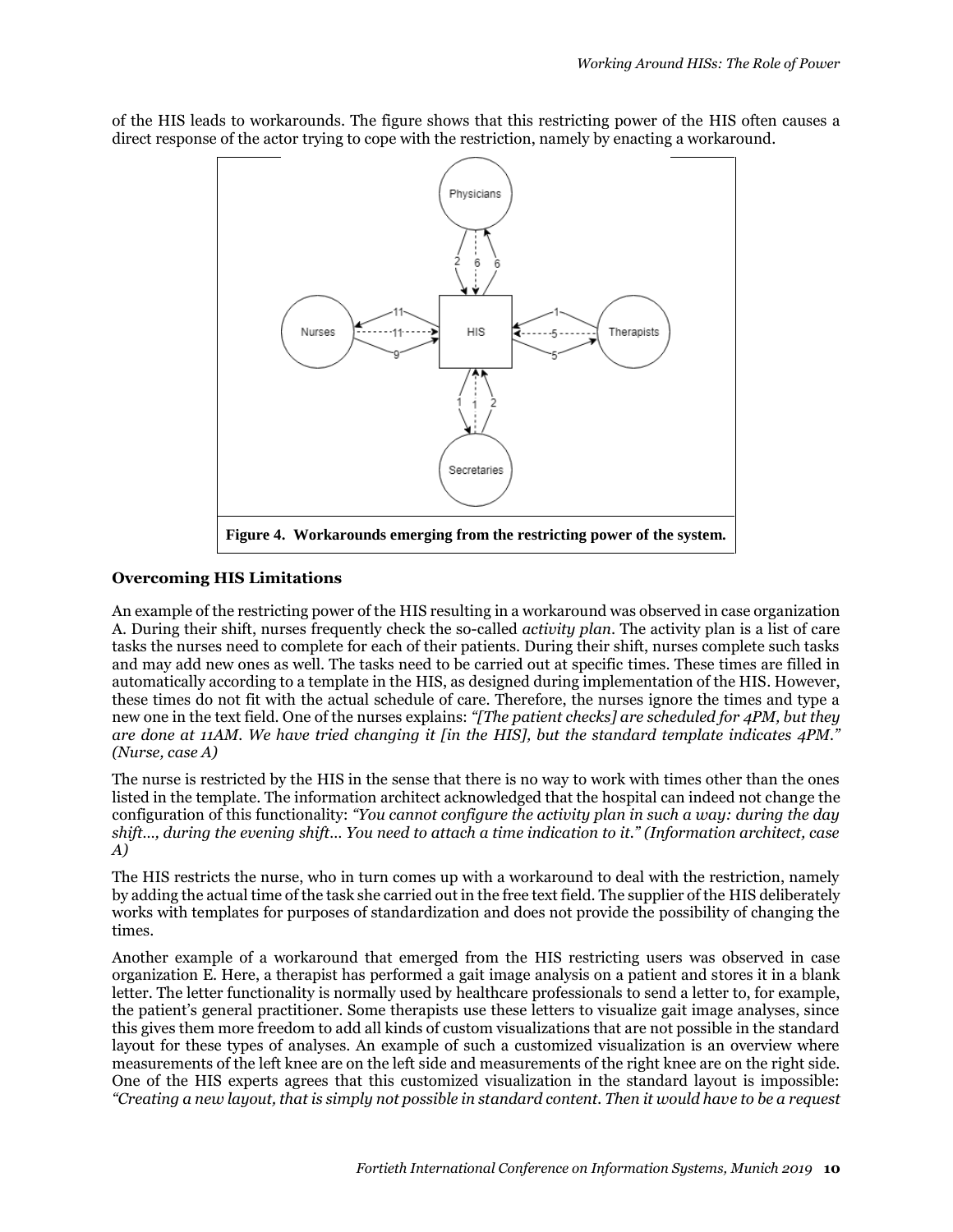*to* [name of supplier]*. I think they* [therapists] *want to achieve something cumbersome, that* [name of supplier] *will not do." (HIS expert 5)*

The HIS is standardized in the sense that standard content is used even though this sometimes prevents users to work in the way they desire or are used to. This standard content is used by most hospitals in The Netherlands and makes the HIS better maintainable for the supplier. Indirectly, the supplier thereby exerts power on the users of the HIS, since they decide on what the HIS offers. A common response of the users is to deal with the restrictions by working around the HIS.

#### **Overcoming Perceived HIS Limitations**

Several workarounds emerged not because of an actual, deliberate restriction being in place, but because users try to overcome a perceived obstacle. In our study, physicists, therapists, nurses, and secretaries have all been seen exerting their *power to work around* by enacting workarounds that enable them to circumvent these perceived obstacles. An example of such a workaround was observed in case organization C. Here, secretaries on the outpatient clinic are tasked with preparing the patient-physician consultations. They check whether everything is in order for the patient to arrive (for example whether the blood test results are in). The overview of consultations for that clinic shows table rows with, among other information, the time slots of the day, the patients that are planned for each time slot, and so-called *descriptions*. A description is a free text field that is meant for entering remarks on a patient that do not fit any of the other fields. The outpatient secretaries have come to use this text field in various other ways. Some enter star symbols in the field to mark the ones they have checked. Secretaries are regularly called by other patients requesting to make an appointment and by their use of star symbols they can keep track of where they were when they got interrupted.

Another use of the description field is to mark which of the secretaries planned the appointment. By doing so, the secretaries know who to ask when they have questions about the appointment. In some clinics, they mark the planner of the appointment by ending the description with a number. This number represents one of the secretaries in the clinic. When asked for the reason for recording this number, the team lead (also working as outpatient secretary) answered: *"I have also wondered about that when I came to work here. That was the case. Well, I thought: if that is a sacred cow, then I don't have many problems with it. Let's keep that up." (Team lead, case C)*

In other clinics and settings, people invented similar ways of working. The same team lead continued: *"I know from the general practice where I worked some years ago, they would enter '/' and their initials after each sentence you typed and each consultation you planned." (Team lead, case C)*

Apparently, the secretaries feel the need to tick off tasks and to keep track of the appointments they or their fellow secretaries have planned. The HIS does track which user planned the appointment and which user last changed the appointment, but this information can only be retrieved by browsing through to the extra information behind the appointment. By entering this information in the description field, it appears in the overview of patient-physician consultations, which allows for easy access. Therefore, by providing the user with a free text field, the HIS affords its users to keep individual records. The HIS is now used in a way it was not intended to be used and did not promise to provide for.

### **Discussion**

As stated, in this study, we examined 51 workarounds carried out by various healthcare professionals across five different healthcare organizations. By focusing specifically on the power relations underlying the workarounds, we could distinguish two main categories of workarounds: (i) those emerging from hierarchical differences and (ii) those emerging from system restrictions. Furthermore, we showed how actors *work around the system* in order to reconcile problems that arise from hierarchical and restrictive power. Although the five healthcare settings differed in terms of context and this affected their view towards workarounds and how to address them (Beerepoot, van de Weerd, et al. 2019), the two main categories of workarounds were evident in all five of them.

The different types of power relations underlying workarounds can be further examined using the two types of power relations described in the literature: episodic and systemic power. In the next sections, we will discuss these in more detail and describe how they relate to the workarounds we observed.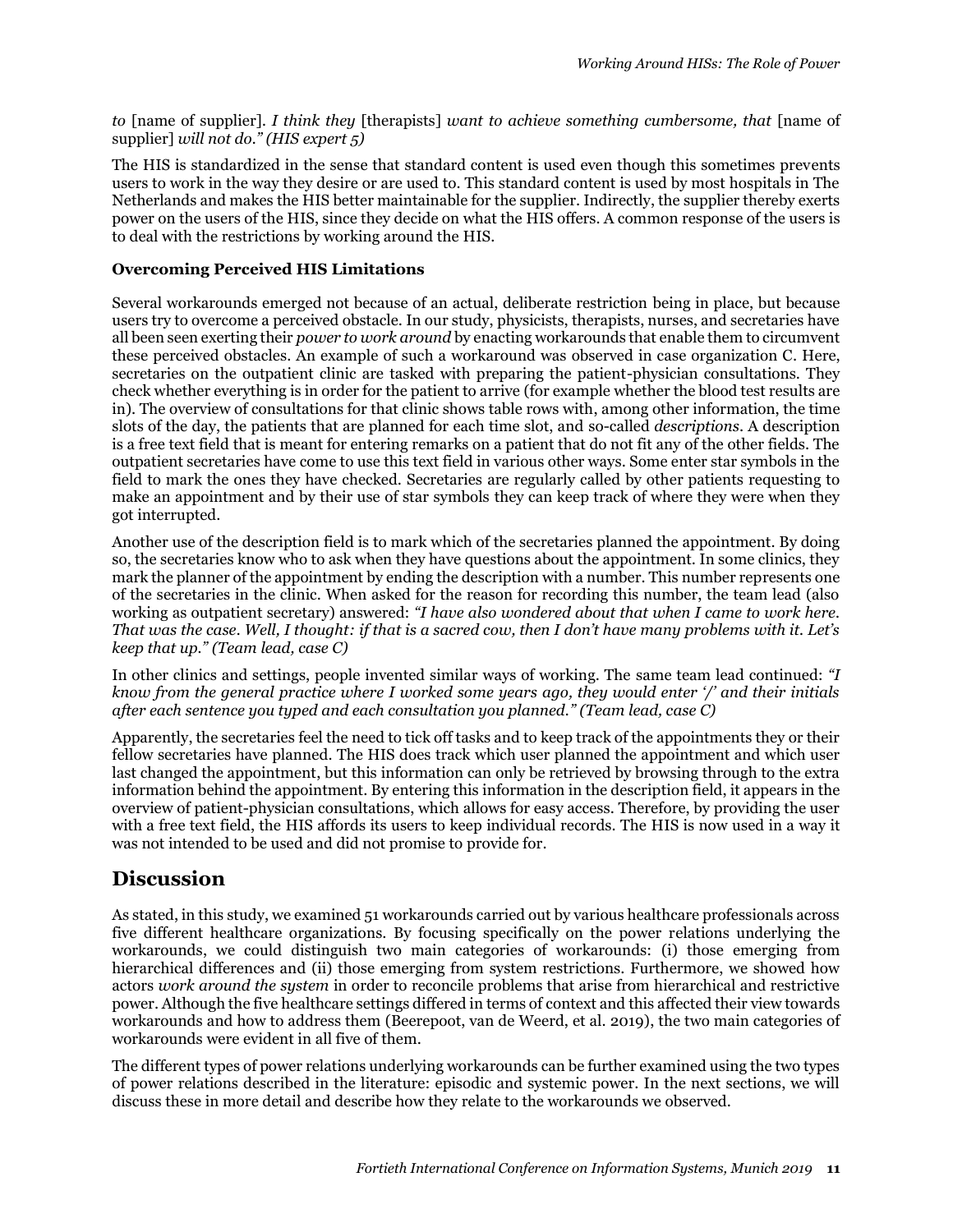### *Episodic Power and Workarounds*

Episodic power is especially evident in the first category of workarounds: those emerging from hierarchical power. Many workarounds are enacted because physicians have hierarchical *power over* other physicians, nurses, secretaries, and therapists. This is a latent form of power, something that exists, rather than the productive force of systemic power. The hierarchical differences observed in this study are testament to the power asymmetry that exists in hospitals (Abbott 1988; Battilana 2011; Currie et al. 2012). Our cases show how actors lower in the hierarchy performed work because those higher up failed to do theirs. Pirnejad et al. (2009) have noted similar findings that involve physicians delaying the prescription of medication, resulting in nurses being held up in their work and forced to call physicians. In the meantime, they would ask patients to use their home medication, take it from the pantry, or from another ward's supply.

As the above example and many of our study's examples show, behavior involving hierarchical power often has consequences for actors *downstream* in the process. Choices made by actors *upstream* (i.e. the first event in the sequence) have an impact on the actions and choices of actors in subsequent events (Drum et al. 2017; cf. Feldman and Pentland 2003). Many of our identified workarounds are part of a sequence that starts with one actor deviating from the procedure, whose actions affect the activities of other actors further down the sequence. In the majority of our cases, the actor upstream was also the actor higher in the hierarchy. This finding is in line with that of Simeonova et al. (2018, p. 13), suggesting that "the deep embeddedness of power results in reoccurring and enduring contradictions rather than resolution and change" and "the way IS are deployed often reinforce power structures rather than emancipate subjects". The examples also show that there is often a recursive relationship between different power relations, since "one person's 'power to' may involve asserting 'power over' many other people" (Clegg et al. 2006, p. 191).

The second type of power that can be classified as episodic power is the *restricting power of the IS*. The IS has in a sense *power over* its users. An IS may restrict its users in their desired work practice by means of the ostensive aspects of the routine; the procedures and constraints *inscribed* in the IS (Gosain 2004). The users can be viewed as trapped in an *iron cage*, similar to the iron cage of oppressive control that bureaucracy brings with it (Weber 1958). Where citizens are constrained by the rules underlying bureaucratic processes, ISs constrain users in a comparable way (Gosain 2004).

In the five cases within our study, the supplier of the HIS largely determines the functionalities that the HIS provides and does not. This implies that the supplier has a substantial influence on the work practices in health institutions, since they "build into the technology certain interpretive schemes (rules reflecting knowledge of the work being automated), certain facilities (resources to accomplish that work), and certain norms (rules that define the organizationally sanctioned way of executing that work)" (Orlikowski 1992, p. 410). Aside from the fixed design of the HIS, there is a layer on top of this that can be customized by the hospital. Hospitals are encouraged to stay as close to the supplier's recommended *best practices* as possible. Organizations using all kinds of ISs other than HISs are pressured to use system configurations based on best practice processes (Gosain 2004). Thus, suppliers largely influence and control the use of these systems, effectively guarding the iron cage. In other words, a system's *power over* users in fact represents the power of the supplier in situations like these.

### *Systemic Power and Workarounds*

If users perceive an IS to be too restrictive and leading to obstacles in their work practices, they start working around the technology (Malaurent and Avison 2016). Previous studies have shown how a difference between top-down requirements and bottom-up needs often results in a misalignment of ISs and the work practices they are built to support; this causes users to enact workarounds (Azad and King 2012; Huuskonen and Vakkari 2013; Malaurent and Avison 2016; Markus and Tanis 2000). Our study supports these findings and shows how there is a common dual relationship between the HIS and its users. Physicians, nurses, therapists, and secretaries alike are first constrained by the HIS through its episodic *power over* its users, after which the users exert their *power to* work around. The user is allowed to exercise agency by deviating from the procedure (Boudreau and Robey 2005). The power to work around is therefore a systemic power, a productive force which implies agency of the possessor, rather than the more latent form that is episodic power.

All actor types in our study have been seen exerting their power to work around the IS. Possessing the power to work around can be seen as a means of breaking out of the iron cage (Huuskonen and Vakkari 2013).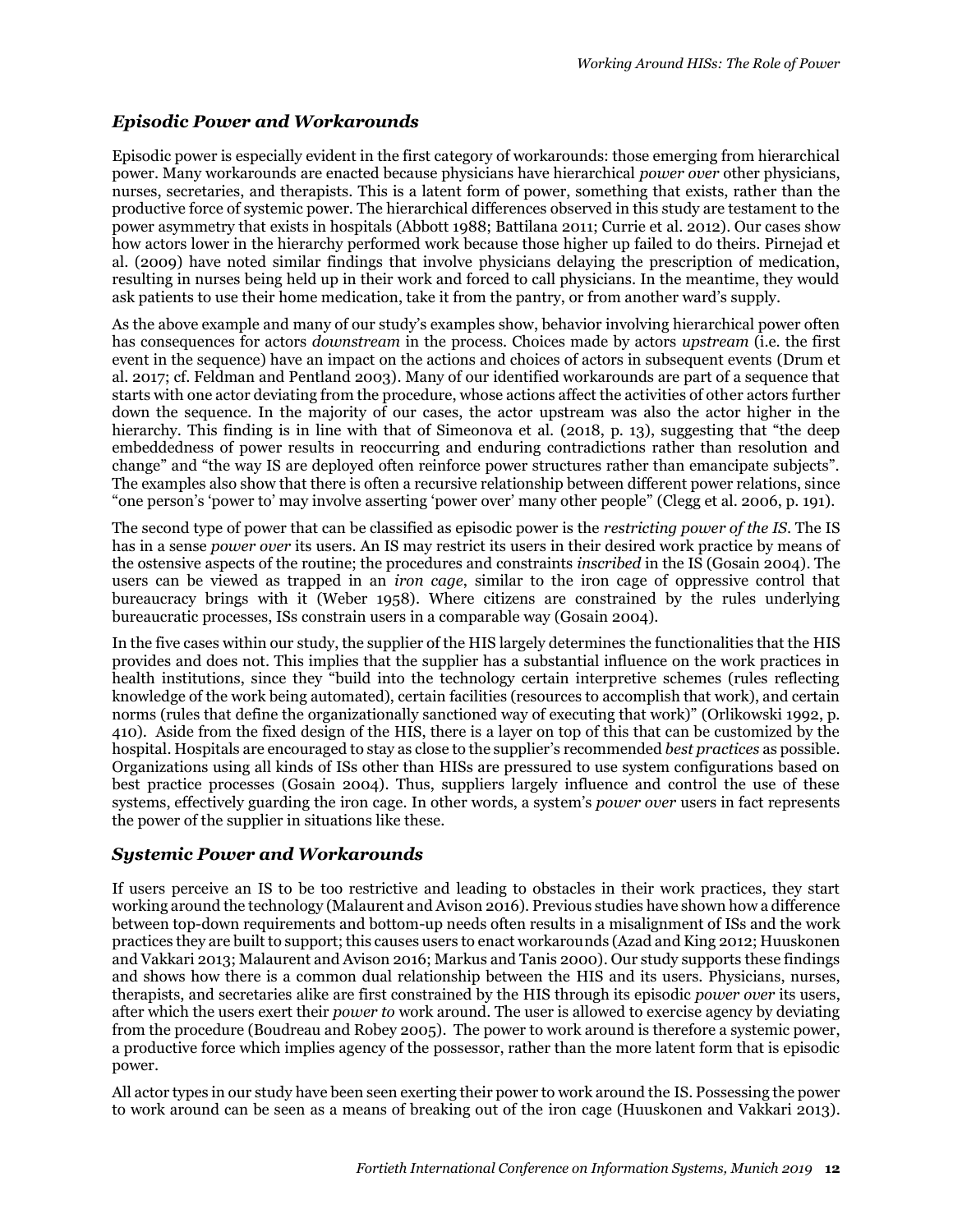Contrary to the idea that users are trapped by the designers of the IS, the existence of this power suggests that users are active agents that can appropriate the IS to their own needs. They enact workarounds to better fit the IS to their work practices (Azad and King 2012; Hovorka and Germonprez 2010). Workarounds are in this sense a form of empowerment of users. Again, there is a recursive relationship tied to these power relations, similar to that of the *power to* and *power over* recursion. Empowerment of users inherently means disempowerment of the system (Clegg 1989).

The two types of HIS restrictions that we distinguished – actual restrictions and perceived limitations – loosely correspond to the two types of ERP misfits as described by Strong and Volkoff (2010): deficiencies and impositions. *Deficiencies* "are problems arising from ES [Enterprise Systems] features that are missing but needed", whereas *impositions* "are problems arising from the inherent characteristics of an ES such as integration and standardization" (Strong and Volkoff 2010, p. 737). Van den Hooff and Hafkamp discussed these in the context of workarounds, arguing that "imposition misfits will likely lead to workarounds that entail changes in technology use, whereas the perception of deficiency misfits will be related to workarounds in the form of adaptation of routines" (2017, p. 14). In our study, we observed actors overcoming HIS restrictions (i.e. imposed misfits) and perceived HIS limitations (i.e. deficiency misfits). In both categories, we have seen examples of changes in technology use and adaptation of routines.

### *Hierarchical Power, Restricting Power and the Power to Work Around*

In Figure 5 we illustrate the three forms of power involved in the emergence of workarounds: hierarchical power, restricting power and the power to work around, and how they compare to the episodic *power over* and systemic *power to* discussed in extant literature. The episodic hierarchical power is evident in the relationships between different actors. The other type of episodic power, restricting power, is the means of the supplier to influence work practices of actors through the IS. Both hierarchical and restricting power can result in actors exerting their systemic power to work around the system.



### *Practical Implications*

The findings that IS users respond to hierarchical differences and restrictions by enacting workarounds both have practical implications for the design and use of ISs within organizations. Although addressing hierarchical issues in healthcare organizations remains a sensitive subject, the workarounds emerging from hierarchical differences may possibly be prevented by creating awareness of the effects one person's actions have on others downstream. For example, our study shows that physicians are often unaware that the care process of nurses stagnates when they do not enter a patient's medication information in the HIS. By making them aware of the consequences of their actions and rewarding them for improving their work practices, the efficiency and quality of care may improve.

Suppliers may use the findings of our study by taking into account that many workarounds emerge from IS restrictions. When they try to enforce too much control in the form of restrictions, they may achieve the opposite effect. Our study shows that workarounds often emerge from restrictions, perceived or real, and they inherently result in decreased control (Ignatiadis and Nandhakumar 2009; Lapointe and Rivard 2005). Therefore, designers of IS need to search for a balance between restricting users – thereby achieving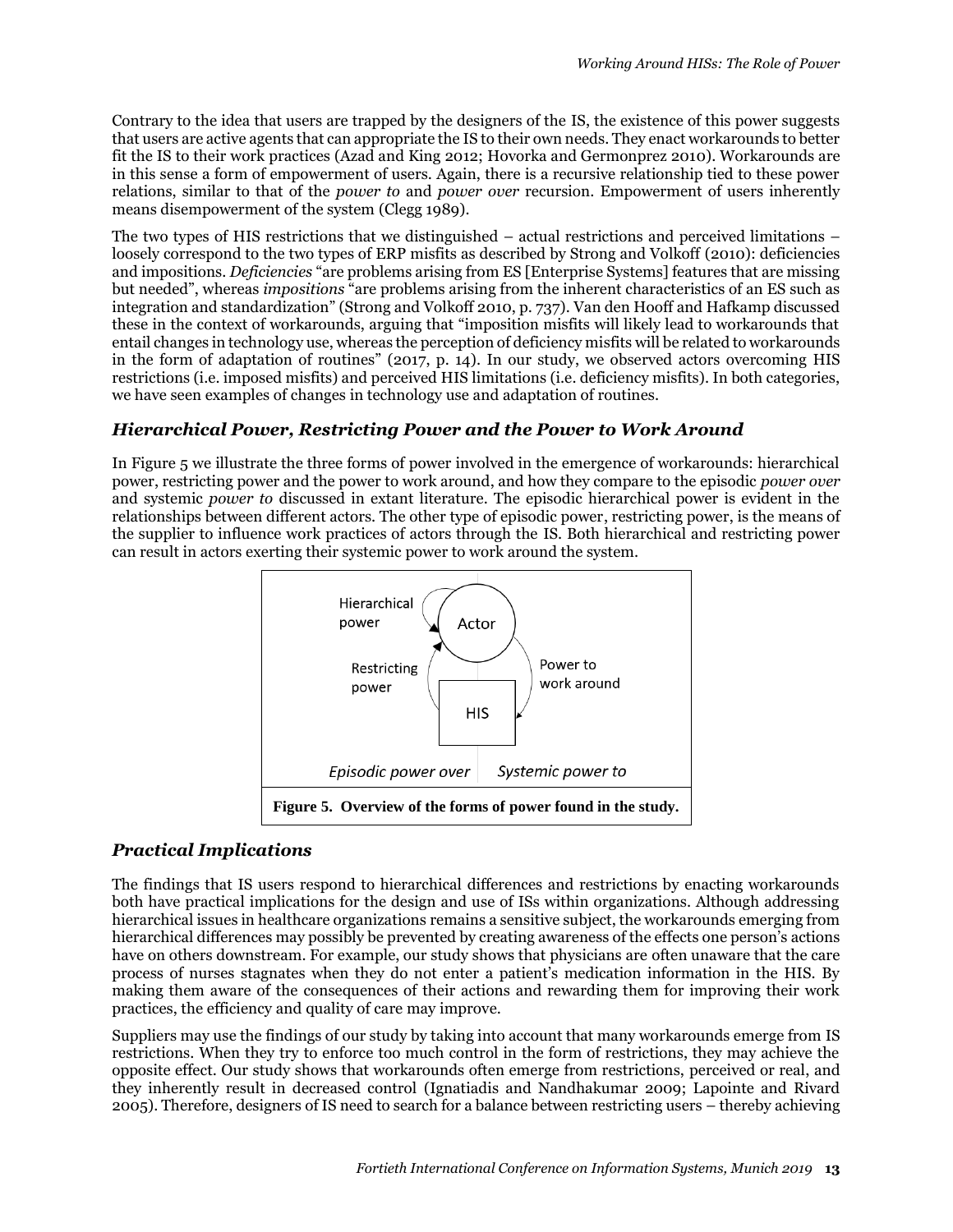control – and giving them the functionalities and freedom that they desire – thereby preventing them from enacting workarounds. Moreover, decision-makers would need to distinguish between those practices that work around deliberate restrictions and those workarounds that arise from perceived limitations. Overstepping deliberate restrictions might have dangerous consequences, whereas workarounds emerging from perceived limitations might not be as harmful. Both types, however, could indicate processes that need redesigning (Beerepoot and van de Weerd 2018).

#### *Limitations and Directions for Future Research*

This study has a number of limitations. We only studied cases from the healthcare domain, focusing particularly on healthcare organizations in the Netherlands. Since the healthcare industry is known for the commonality of power dynamics and hierarchical differences (Perrow, 1965; Robinson, 1997), this was a particularly suitable context for our study. However, the forms of power may not be as evident in other domains. We expect similar patterns in other domains that have standardized ISs and highly hierarchical structures. Future research may support whether workarounds in different domains emerge from the same power dynamics distinguished in this study.

Second, in our study we focused on power dynamics that we encountered during our observations and interviews. We did not specifically consider governance and regulatory frameworks that are used in healthcare, although we do discuss how participants are restricted in their activities by the IS. An interesting future research direction would be studying the specific role of such governance and regulatory frameworks in relation to workarounds and how they can influence the frequencies and types of workarounds used.

Regarding the data collection, we identified all workarounds through interviews and observations; i.e. exclusively using qualitative methods. We do not expect to have achieved saturation in terms of the workarounds enacted in the departments studied. The qualitative identification of workarounds may be supplemented by quantitative methods of workaround detection, such as process mining (Van der Aalst 2011), a set of data analysis techniques that take event logs drawn from ISs as input and is used for process analysis. Although some research has been done on detecting workarounds using process mining (Outmazgin and Soffer 2013), many types of workarounds cannot yet be detected using data analysis techniques. This provides a highly relevant area for research to come.

Last, we have come to our theoretical findings only after finishing our data collection. Hence, we did not reach theoretical saturation in our data collection. However, we repeatedly encountered the categories of power relations distinguished in this study across several actors. Future research may reveal whether the same findings surface when our framework of categories is used a priori. A possible extension of our framework could focus on the relationship of the power dynamics with the motivations of actors to enact workarounds and the consequences thereof.

### **Conclusion**

The aim of our study was to reveal how power influences the emergence of workarounds in HISs. We examined this issue by analyzing 51 workarounds in terms of the power dynamics involved in their emergence. Our analysis resulted in two main findings. First, workarounds emerge as a response to episodic power. We distinguished two types: those workarounds that emerge from hierarchical differences and those that emerge from HIS restrictions. The second main finding is that workarounds emerge when actors use their systemic power to work around the HIS. This often happens in response to the two types of systemic power described before. The forms of episodic and systemic power involved in the emergence of workarounds are tightly related; the workaround sequences show how episodic power, in the form of hierarchical differences and HIS restrictions, are directly or indirectly followed by systemic power, in the form of workarounds. The power to work around can be seen as a means of breaking out of the iron cage, in the sense that actors are empowered to circumvent the restrictions as put in by the supplier. Although these restrictions are often inscribed in the HIS to achieve a certain level of control, too many restrictions may achieve the opposite: users will start enacting workarounds that are difficult to control.

Our contributions lie in unpacking the link between power and HIS usage. We drew on the literature on episodic and systemic power to explain which power dynamics are involved in the emergence of workarounds. We showed how actors respond to hierarchical differences between actors and to HIS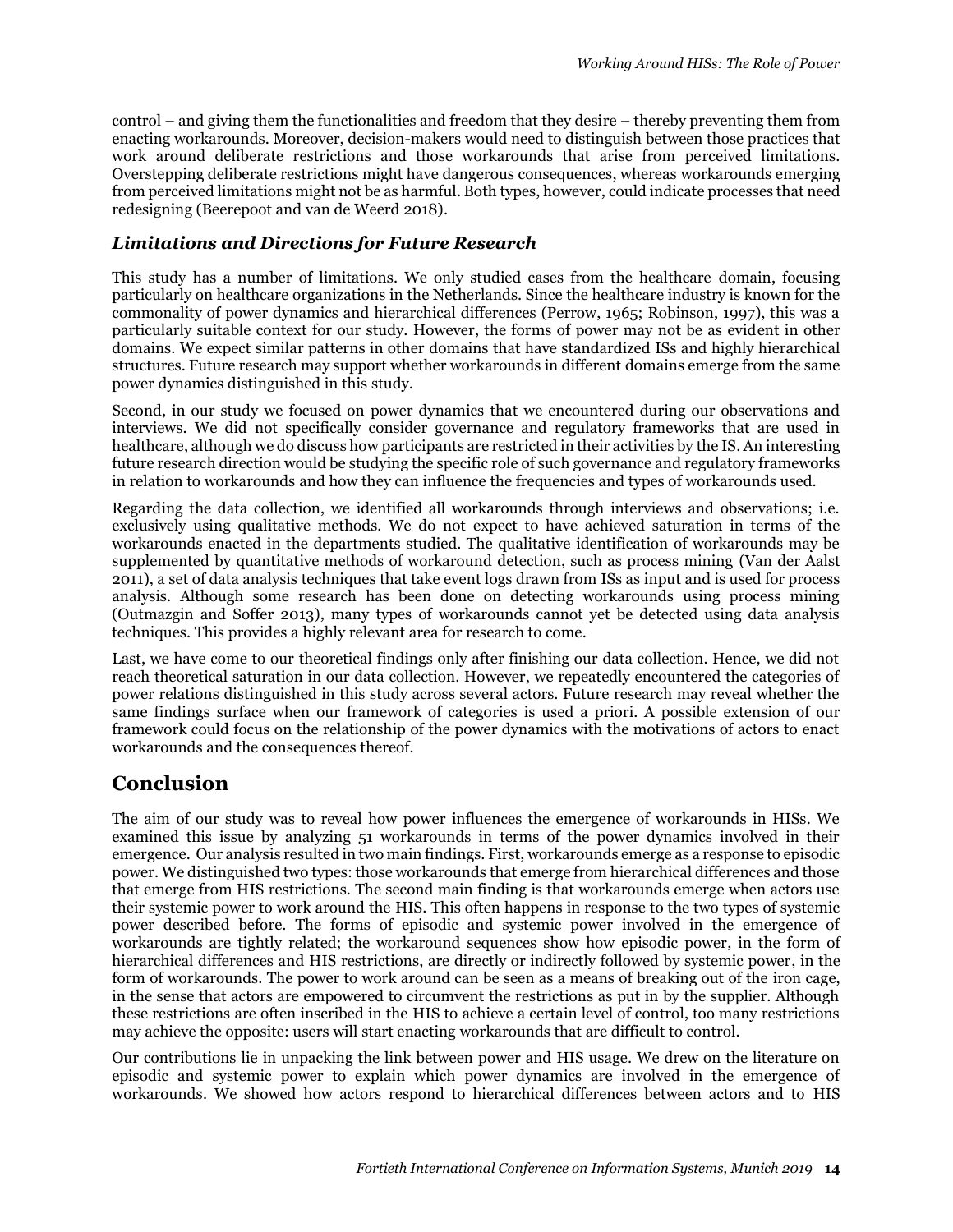restrictions, terming their activities as proof of the *power to work around*. Thus, power within the use of HIS is not one-sided, but is a recursion of *power over* and *power to* dynamics.

This paper provides a first step towards understanding the relationship between power and workarounds in HISs. We propose that power relations between actors and the HIS can be exposed by tracing the sequence of events that precede the emergence of workarounds. However, it remains difficult to mitigate harmful issues of power, since it is often regarded as a sensitive subject. We hope this study can aid in addressing these issues, thereby improving work practices and the quality of patient care.

### **References**

Van der Aalst, W. M. P. 2011. "Process Mining," *Process Mining*, Springer.

- Abbott, A. 1988. *The System of Professions: An Essay on the Division of Expert Labour*, Chicago: Chicago University Press.
- Alter, S. 2014. "Theory of Workarounds," *Communications of the AIS* (34:55), pp. 1041–1066.
- Alvarez, R. 2008. "Examining Technology, Structure and Identity during an Enterprise System Implementation," *Information Systems Journal* (18:2), Wiley Online Library, pp. 203–224.
- Azad, B., and Faraj, S. 2011. "Social Power and Information Technology Implementation: A Contentious Framing Lens," *Information Systems Journal* (21:1), pp. 33–61.
- Azad, B., and King, N. 2008. "Enacting Computer Workaround Practices within a Medication Dispensing System," *European Journal of Information Systems* (17:3), pp. 264–278.
- Azad, B., and King, N. 2012. "Institutionalized Computer Workaround Practices in a Mediterranean Country: An Examination of Two Organizations," *European Journal of Information Systems* (21:4), Springer, pp. 358–372.
- Bachrachand, P., and Baratz, M. S. 1962. "Two Faces of Power," *American Polical Science Review* (56), pp. 947–52.
- Bagayogo, F., Beaudry, A., and Lapointe, L. 2013. *Impacts of IT Acceptance and Resistance Behaviors: A Novel Framework*.
- Battilana, J. 2011. "The Enabling Role of Social Position in Diverging from the Institutional Status Quo: Evidence from the UK National Health Service," *Organization Science* (22:4), pp. 817–834.
- Beerepoot, I., Ouali, A., van de Weerd, I., and Reijers, H. A. 2019. "Working around Health Information Systems: To Accept or Not to Accept?," in *ECIS 2019 Proceedings*.
- Beerepoot, I., and van de Weerd, I. 2018. "Prevent, Redesign, Adopt or Ignore: Improving Healthcare Using Knowledge of Workarounds," in *ECIS 2018*.
- Beerepoot, I., van de Weerd, I., and Reijers, H. A. 2019. "Business Process Improvement Activities: Differences in Organizational Size, Culture, and Resources," in *International Conference on Business Process Management*, Springer, LNCS Volume 11675, pp. 402–418.
- Benbasat, I., Goldstein, D. K., and Mead, M. 1987. "The Case Research Strategy in Studies of Information Systems Case Research," *MIS Quarterly* (11:3), pp. 369–386.
- Berg, M. 2001. "Implementing Information Systems in Health Care Organizations: Myths and Challenges," *International Journal of Medical Informatics* (64:2–3), Elsevier, pp. 143–156.
- Blijleven, V., Koelemeijer, K., Wetzels, M., and Jaspers, M. 2017. "Workarounds Emerging From Electronic Health Record System Usage: Consequences for Patient Safety, Effectiveness of Care, and Efficiency of Care," *JMIR Human Factors* (4:4), JMIR Publications Inc.
- Boonstra, A., Eseryel, U. Y., and van Offenbeek, M. A. G. 2018. "Stakeholders' Enactment of Competing Logics in IT Governance: Polarization, Compromise or Synthesis?," *European Journal of Information Systems*, Palgrave Macmillan Ltd., pp. 1–20.
- Boudreau, M.-C., and Robey, D. 2005. "Enacting Integrated Information Technology: A Human Agency Perspective," *Organization Science* (16:1), INFORMS, pp. 3–18.
- Clegg, S. R. 1989. *Frameworks of Power*, Sage.
- Clegg, S. R., Courpasson, D., and Phillips, N. 2006. *Power and Organizations*, Pine Forge Press.
- da Cunha, J. 2013. "A Dramaturgical Model of the Production of Performance Data.," *MIS Quarterly* (37:3).
- Currie, G., Lockett, A., Finn, R., Graham, M., and Waring, J. 2012. "Institutional Work to Maintain Professional Power: Recreating the Model of Medical Professionalism," *Organization Studies* (33:7), pp. 937 –962.
- Dahl, R. A. 1957. "The Concept of Power," *Behavioral Science* (2:3), Wiley Online Library, pp. 201–215.
- Dennis, A. R., Hilmer, K. M., and Taylor, N. J. 1997. "Information Exchange and Use in GSS and Verbal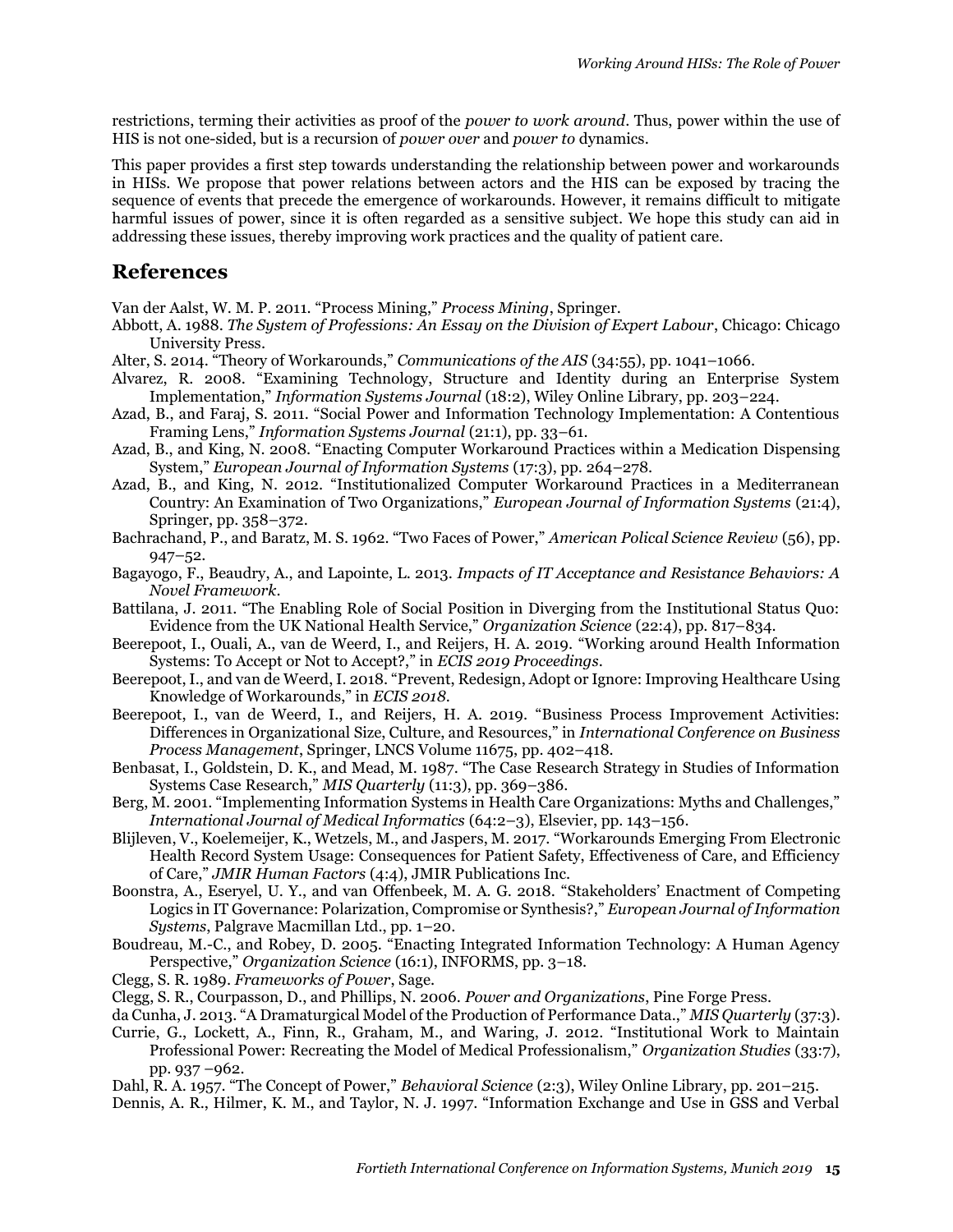Group Decision Making: Effects of Minority Influence," *Journal of Management Information Systems* (14:3), Taylor & Francis, pp. 61–88.

- Dhillon, G. 2004. "Dimensions of Power and IS Implementation," *Information & Management* (41:5), Elsevier, pp. 635–644.
- Doolin, B. 2004. "Power and Resistance in the Implementation of a Medical Management Information System," *Information Systems Journal* (14:4), Wiley Online Library, pp. 343–362.
- Drum, D., Drum, D., Pernsteiner, A., Pernsteiner, A., Revak, A., and Revak, A. 2017. "Workarounds in an SAP Environment: Impacts on Accounting Information Quality," *Journal of Accounting & Organizational Change* (13:1), Emerald Publishing Limited, pp. 44–64.
- Eisenhardt, K. M. 1989. "Building Theories from Case Study Research," *Academy of Management Review* (14:4), Academy of Management, pp. 532–550.
- Ellingsen, G., and Monteiro, E. 2003. "A Patchwork Planet Integration and Cooperation in Hospitals," *Computer Supported Cooperative Work (CSCW)* (12:1), Springer, pp. 71–95.
- Emerson, R. M. 1962. "Power-Dependence Relations," *American Sociological Review*, JSTOR, pp. 31–41.
- Feldman, M. S., and Orlikowski, W. J. 2011. "Theorizing Practice and Practicing Theory," *Organization Science* (22:5), INFORMS, pp. 1240–1253.
- Feldman, M. S., and Pentland, B. T. 2003. "Reconceptualizing Organizational Routines as a Source of Flexibility and Change," *Administrative Science Quarterly* (48:1), SAGE Publications, pp. 94–118.
- Ferneley, E. H., and Sobreperez, P. 2006. "Resist, Comply or Workaround? An Examination of Different Facets of User Engagement with Information Systems," *European Journal of Information Systems* (15:4), Springer, pp. 345–356.
- Foucault, M. 1982. "The Subject and Power," *Critical Inquiry* (8:4), Chicago Press, pp. 777–795.
- Gasser, L. 1986. "The Integration of Computing and Routine Work," *ACM Transactions on Information Systems (TOIS)* (4:3), ACM, pp. 205–225.
- Gosain, S. 2004. "Enterprise Information Systems as Objects and Carriers of Institutional Forces: The New Iron Cage?," *Journal of the Association for Information Systems* (5:4), p. 6.
- Halbesleben, J. R. B., Savage, G. T., Wakefield, D. S., and Wakefield, B. J. 2010. "Rework and Workarounds in Nurse Medication Administration Process: Implications for Work Processes and Patient Safety," *Health Care Management Review* (35:2), LWW, pp. 124–133.
- Hardy, C. 1996. "Understanding Power: Bringing about Strategic Change," *British Journal of Management* (7), Wiley Online Library, pp. S3--S16.
- Harrison, M. I., Koppel, R., and Bar-Lev, S. 2007. "Unintended Consequences of Information Technologies in Health Care: An Interactive Sociotechnical Analysis," *Journal of the American Medical Informatics Association* (14:5), BMJ Group BMA House, Tavistock Square, London, WC1H 9JR, pp. 542–549.
- Haux, R. 2006. "Health Information Systems--Past, Present, Future," *International Journal of Medical Informatics* (75:3–4), Elsevier, pp. 268–281.
- Haux, R., Ammenwerth, E., Winter, A., and Brigl, B. 2004. *Strategic Information Management in Hospitals: An Introduction to Hospital Information Systems*, Springer Science & Business Media.
- Heeks, R. 2006. "Health Information Systems: Failure, Success and Improvisation," *International Journal of Medical Informatics* (75:2), Elsevier, pp. 125–137.
- Hitt, L. M., and Brynjolfsson, E. 1997. "Information Technology and Internal Firm Organization: An Exploratory Analysis," *Journal of Management Information Systems* (14:2), Taylor & Francis, pp.  $81 - 101$ .
- Van den Hooff, B., and Hafkamp, L. 2017. "Dealing with Dissonance: Misfits between an EHR System and Medical Work Practices," *ICIS 2017 Proceedings*.
- Hovorka, D. S., and Germonprez, M. 2010. "Reflecting, Tinkering, and Tailoring: Implications for Theories of Information System Design," in *Reframing Humans in Information Systems Development*, Springer, pp. 135–149.
- Huuskonen, S., and Vakkari, P. 2013. "'I Did It My Way': Social Workers as Secondary Designers of a Client Information System," *Information Processing & Management* (49:1), Elsevier, pp. 380–391.
- Ignatiadis, I., and Nandhakumar, J. 2009. "The Effect of ERP System Workarounds on Organizational Control : An Interpretivist Case Study," *Scandinavian Journal of Information Systems* (21:2).
- Jasperson, J. S., Carte, T. A., Saunders, C. S., Butler, B. S., Croes, H. J. P., and Zheng, W. 2002. "Power and Information Technology Research: A Metatriangulation Review," *MIS Quarterly* (26:4), pp. 397–459.
- Koch, H., Leidner, D. E., and Gonzalez, E. S. 2013. "Digitally Enabling Social Networks: Resolving IT-- Culture Conflict," *Information Systems Journal* (23:6), Wiley Online Library, pp. 501–523.
- Koppel, R., Smith, S., Blythe, J., and Kothari, V. 2015. "Workarounds to Computer Access in Healthcare